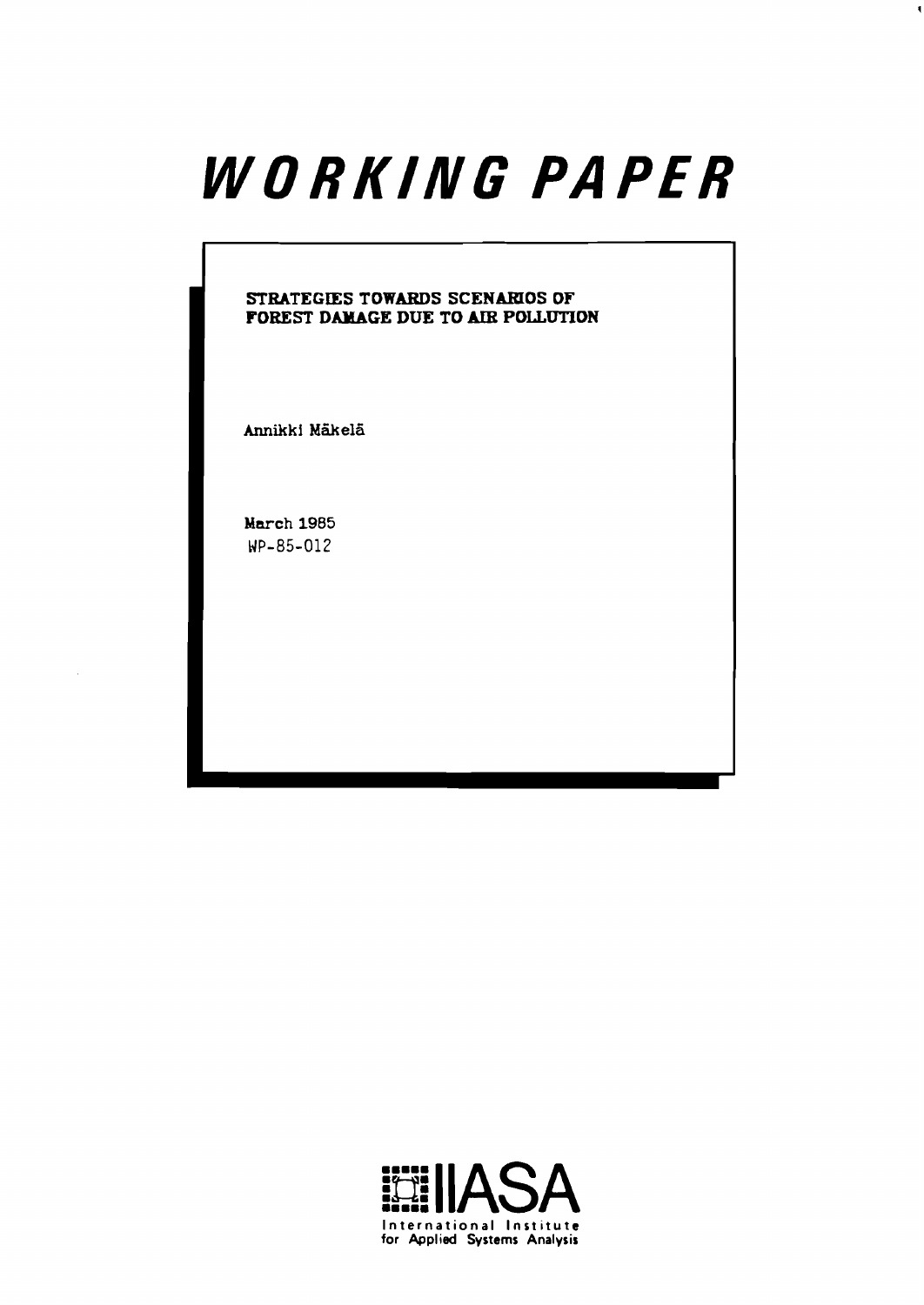NOT FOR QUOTATION WITHOUT PERMISSION OF THE AUTHOR

#### **STRATEGIES TOWARDS SCENARIOS OF FOREST DAMAGE DUE TO AIR POLLUTION**

 $\sim 10^{11}$  km s  $^{-1}$ 

Annikki Mäkelä

 $\bar{z}$ 

March 1985 WP-85-012

**Working Papers** are interim reports on work of the International Institute for Applied Systems Analysis and have received only limited review. Views or opinions expressed herein do not necessarily represent those of the Institute or of its National Member Organizations.

INTERNATIONAL INSTITUTE FOR APPLIED SYSTEMS ANALYSIS 2361 Laxenburg, Austria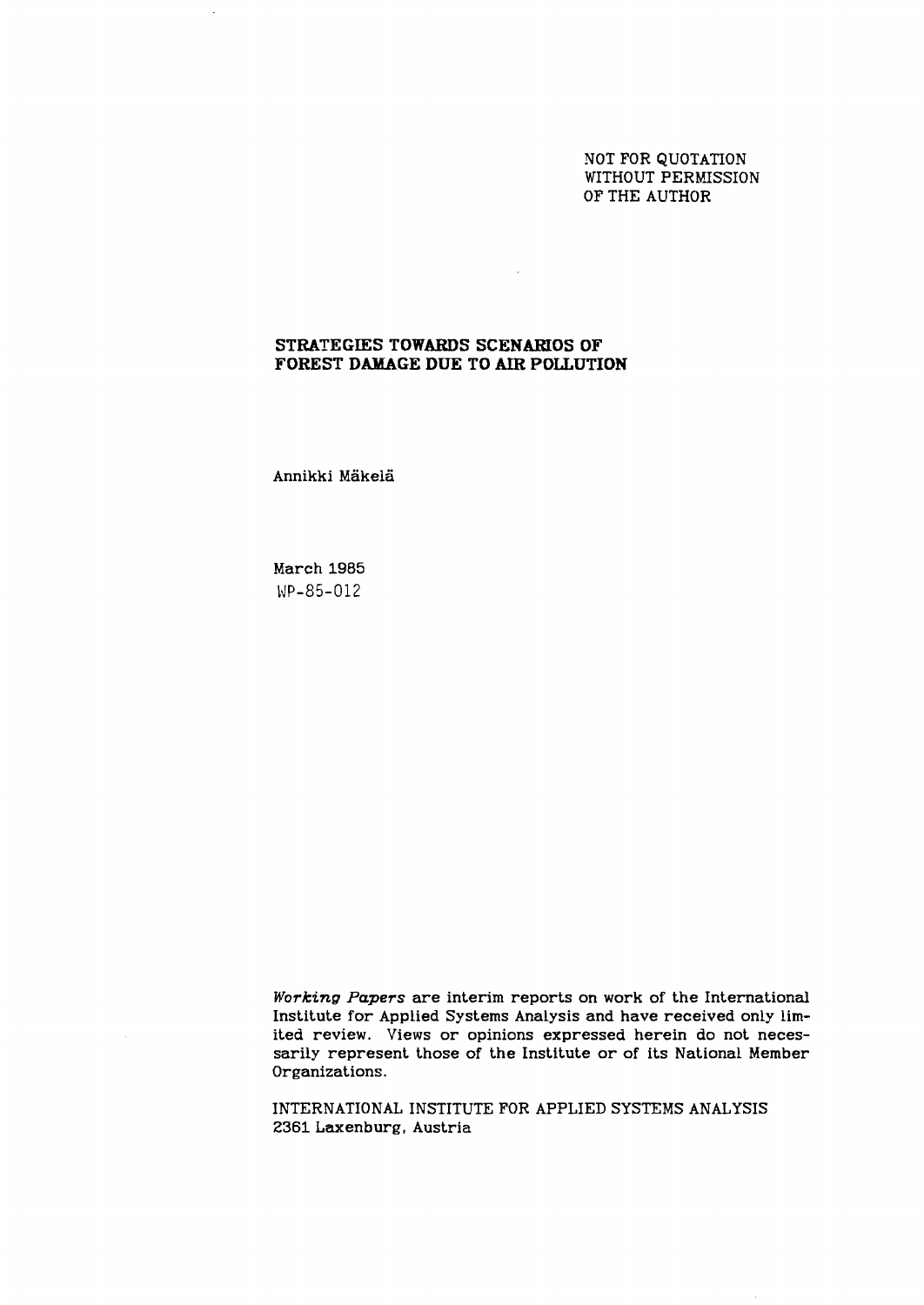#### **PREFACE**

From mid 1970's, symptoms of a new forest decline which is spreading at an increasing speed have been detected in Central Europe. Today, many scientists share the opinion that the new symptoms are connected with air pollution, yet no single pollutant or damage mechanism has been proved as the single cause of forest dieback.

As a response to the need for greater understanding of the problem, scientists are gathering empirical evidence and developing new methods for treating the response of forests to external stress factors. Part of this development, mathematical modeling is becoming more important also in this field.

This paper reviews the current state of knowledge about the relationship between air pollution and forest damage in Europe in a mathematical modeling framework. It will serve as a basis for another submodel of the RAINS model (Regional Acidification and INformation Simulation).

Leen Hordijk Acid Rain Project Leader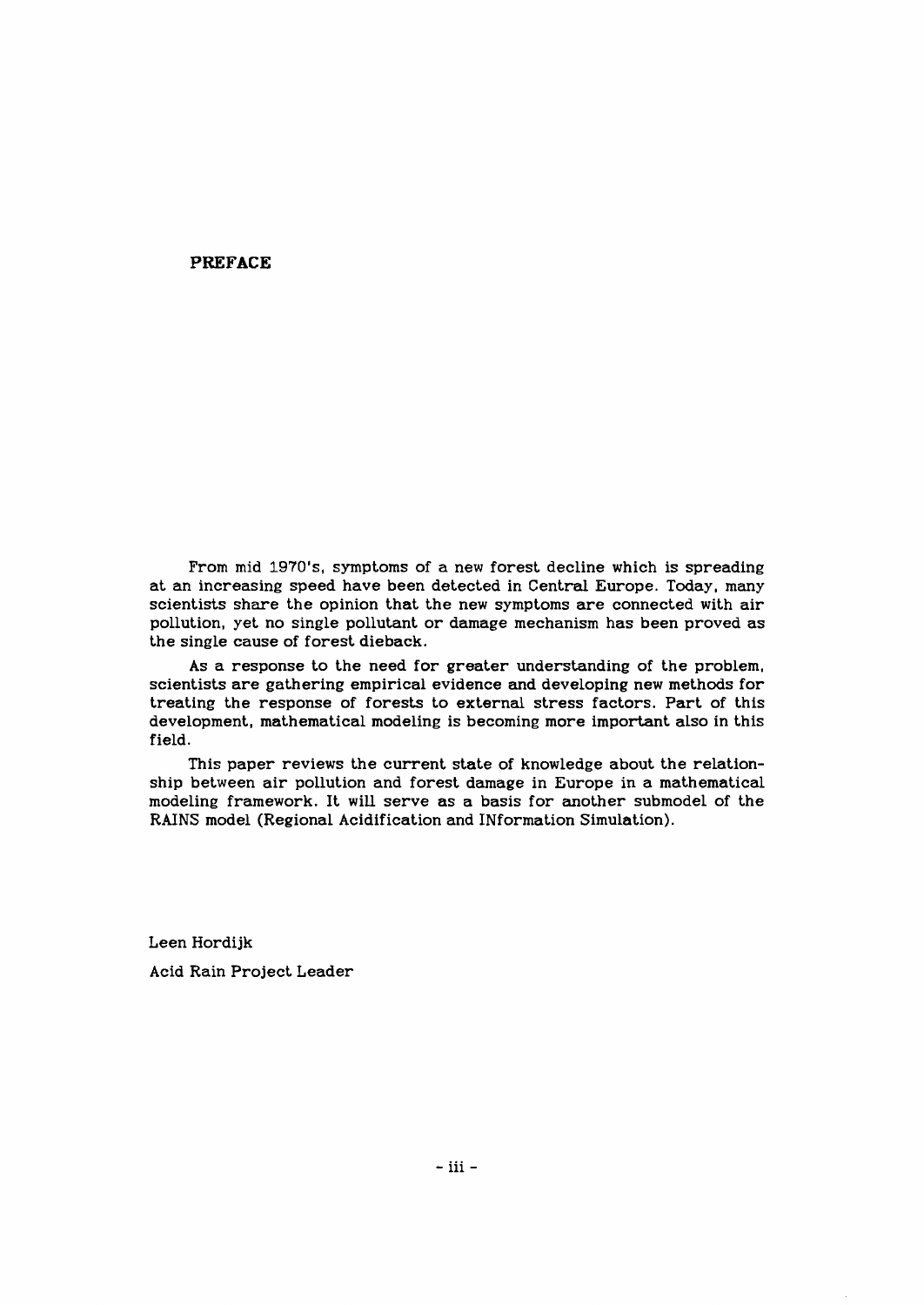#### **ABSTRACT**

This report is a review of the requirements and possibilities of developing a regional scale, long term model for the response of forests to atmospheric pollution. A general input-output structure of such models is delineated, and the input, output and potential model structures are considered. With the objective of specifying the input variables, potential causes of forest damage are classified according to their dynamic properties. Forest damage is further specified, so as to define the output variables. Theoretical and empirical models for the response of forests to air pollution are reviewed, as well as some empirical evidence applicable to the models. The possibilities of constructing scenarios of damage over Europe are assessed, and the present theoretical and practical restrictions are evaluated.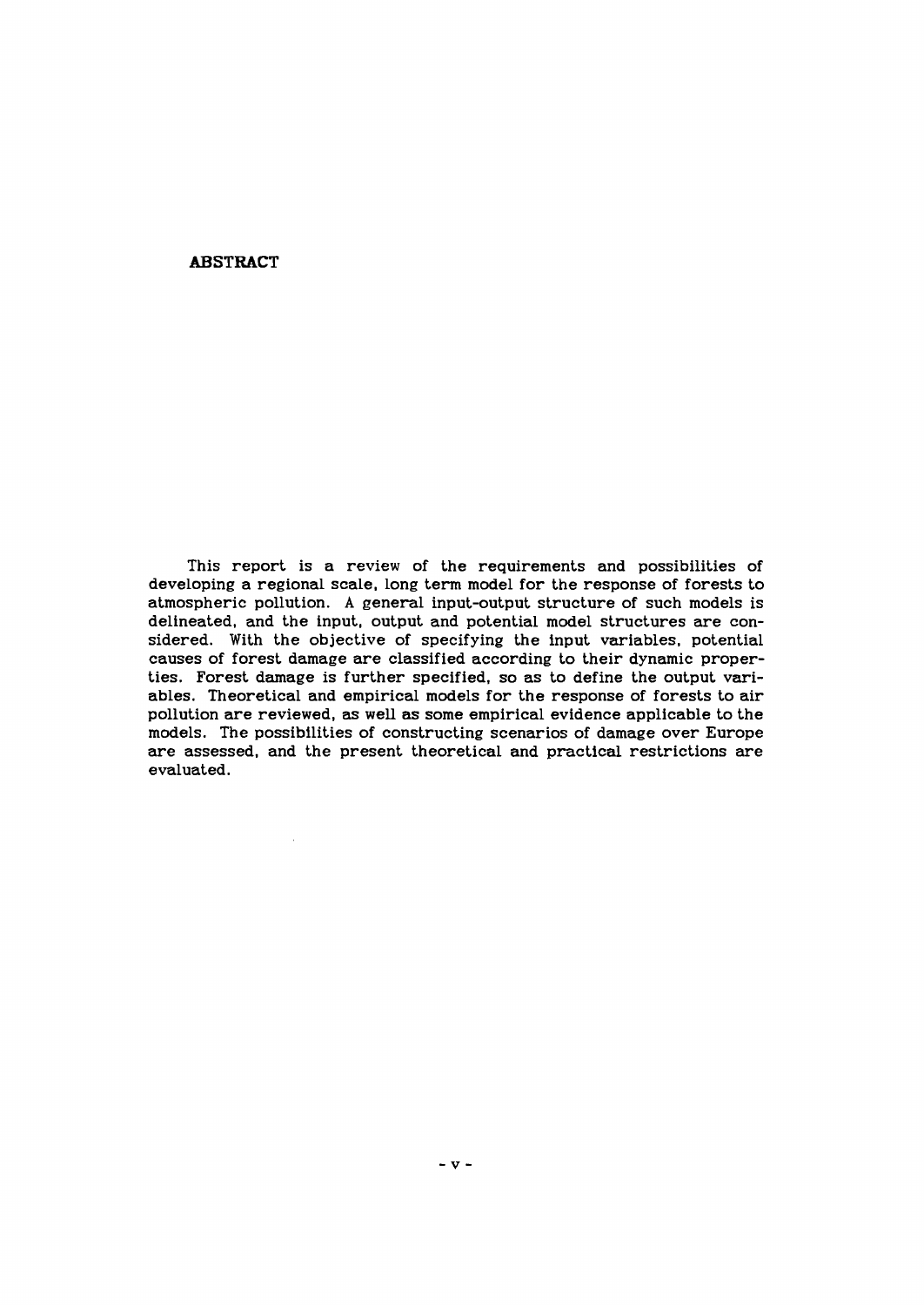## **STRATEGIES TOWARDS SCENARIOS OF**

#### **FOREST DAMAGE DUE TO** *AIR* **POLLUTION**

Annikki Mäkelä

#### **1. INTRODUCTION**

#### **1.1. Forests in changing environment**

From the middle of the 1970's, symptoms of a new forest disease have been detected in Central Europe. At least 1.5 million hectars of forest has so far been totally destroyed (Wentzel 1982), and much more is classified **as**  "affected" (Walderkrankung, 1983). The disease first attacked silver fir (Abies alba), 80% of which has now been lost, and it is currently making progress in stands of Norway Spruce (Picea abies) (Walderkrankung, 1983). Recent observations indicate that the disease is also spreading out to Sweden (Kvist & Barklund, 1984).

Today. many scientists share the opinion that the emergency of the new symptoms was connected with a thorough change in the pollutant load. In Wentzel's (1982) classification, a new phase of air pollution was reached in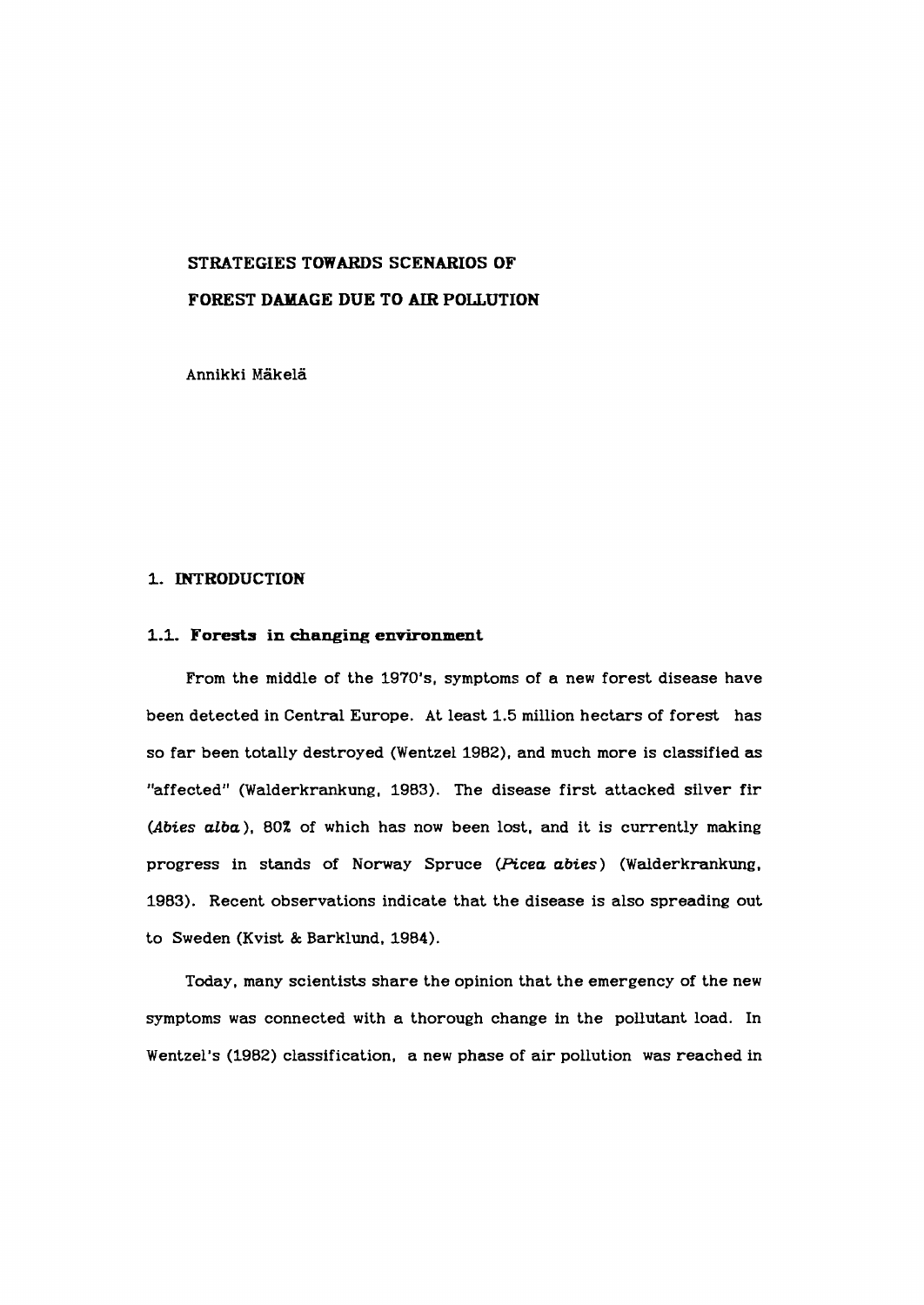the early 1960's. when local and regional emission sources had gradually given way to global pollution with remote transport of chemicals and **an**  ever-denser network of local sources such as industries and traffic. Simultaneously, the variable load with acute episodes had been replaced by a low but permanent pollution level.

#### **1.2. Scenario analysis to assess alternative policies**

The ratification of the Geneva Convention on Transboundary Air Pollution in 1983 showed that the European countries are deeply concerned about the problem and determined to take action that will reduce emissions. Since the aim is not only to reach **an** ecologically sustainable level of emissions, but also to do this at the lowest possible cost, rather detailed information about the expected consequences of alternative industrial policies should be available to the decision makers.

With the objective of increasing the background information, the IIASA Acid Rain Project is developing a model system (Regional Acidification IMformation Simulation, RAINS) which produces scenarios about the consequences of alternative energy policies and emission control actions. The input to the model system is the pollutant emissions in Europe as a function of space and time, and it produces scenarios of (1) how the input strategy is reflected in the physical environment, e.g. air and soil, and (2) how the change in the physical environment affects different ecosystems, especially lakes and forests.

At present, the input comprises an *energy pathway* which depends upon selected energy sources and pollutant reduction policies in 27 European countries. From this input, the system first calculates the annual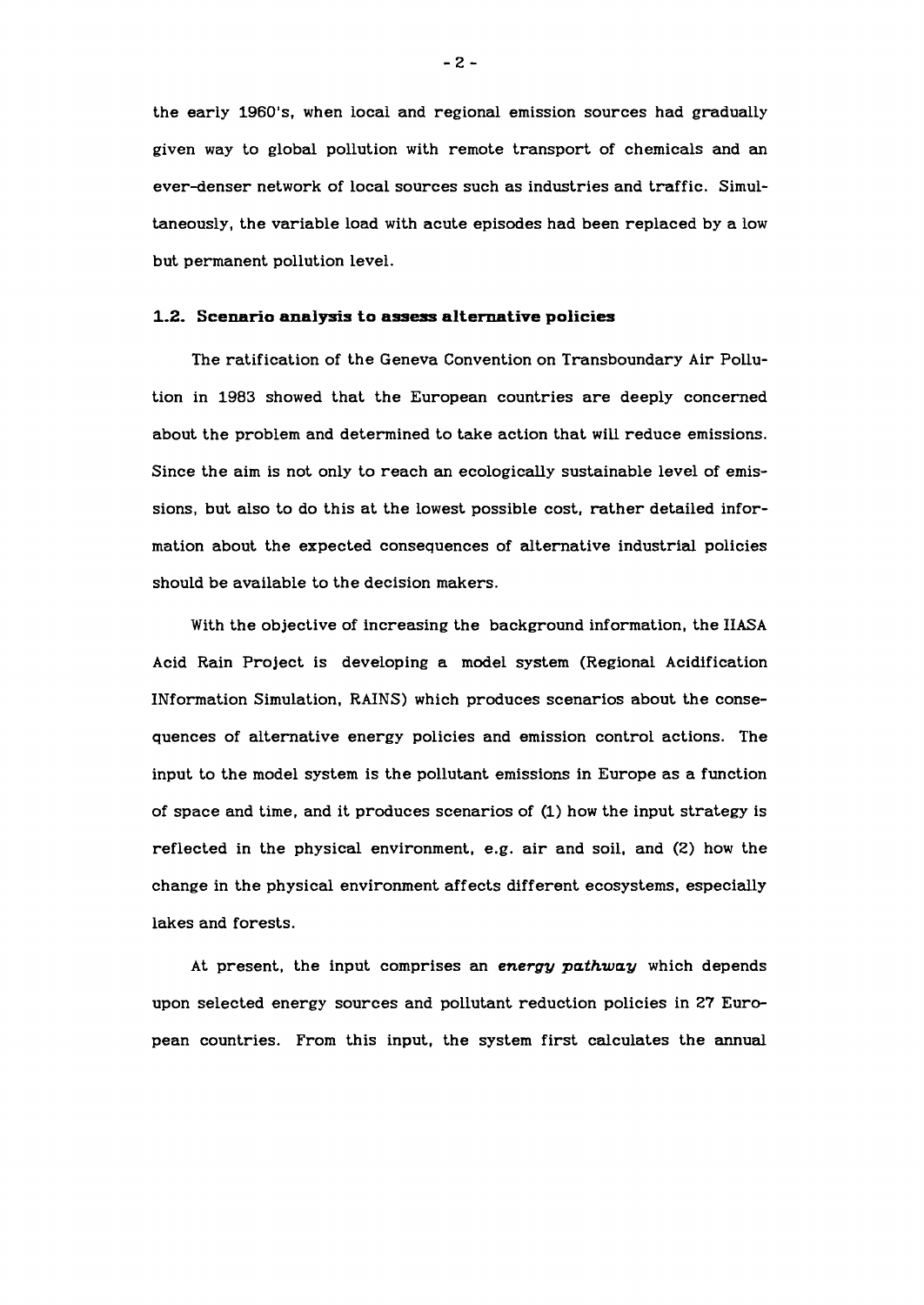emissions of sulphur over Europe. Then the atmospheric transport of sulphur and the deposition are calculated on an annual basis (Alcamo et al. 1984). The consequent soil acidification is determined using a model based on a buffer range theory (Kauppi et **al.** 1984) (See Figure 1). Further, a model of lake acidification is under preparation (Kämäri, 1984).



#### **CONTROL ALTERNATIVES**

- 1. Flue gas control
- **2. Fuel cleaning**
- **3. Low sulfur power plants**
- **4. Low sulfur fuel**

Figure 1. The present structure of the RAINS model.

The above concerns changes in the physical environment, termed as task (1) above. So far, the response of forests to this change has been considered assuming that soil acidity has an upper limit which cannot be exceeded without critically disturbing the ecosystem (Kauppi et **al.** 1984). The present objective is to delineate a strategy of how to further promote task **(Z),** i.e. modelling the response of forests to the change in their physi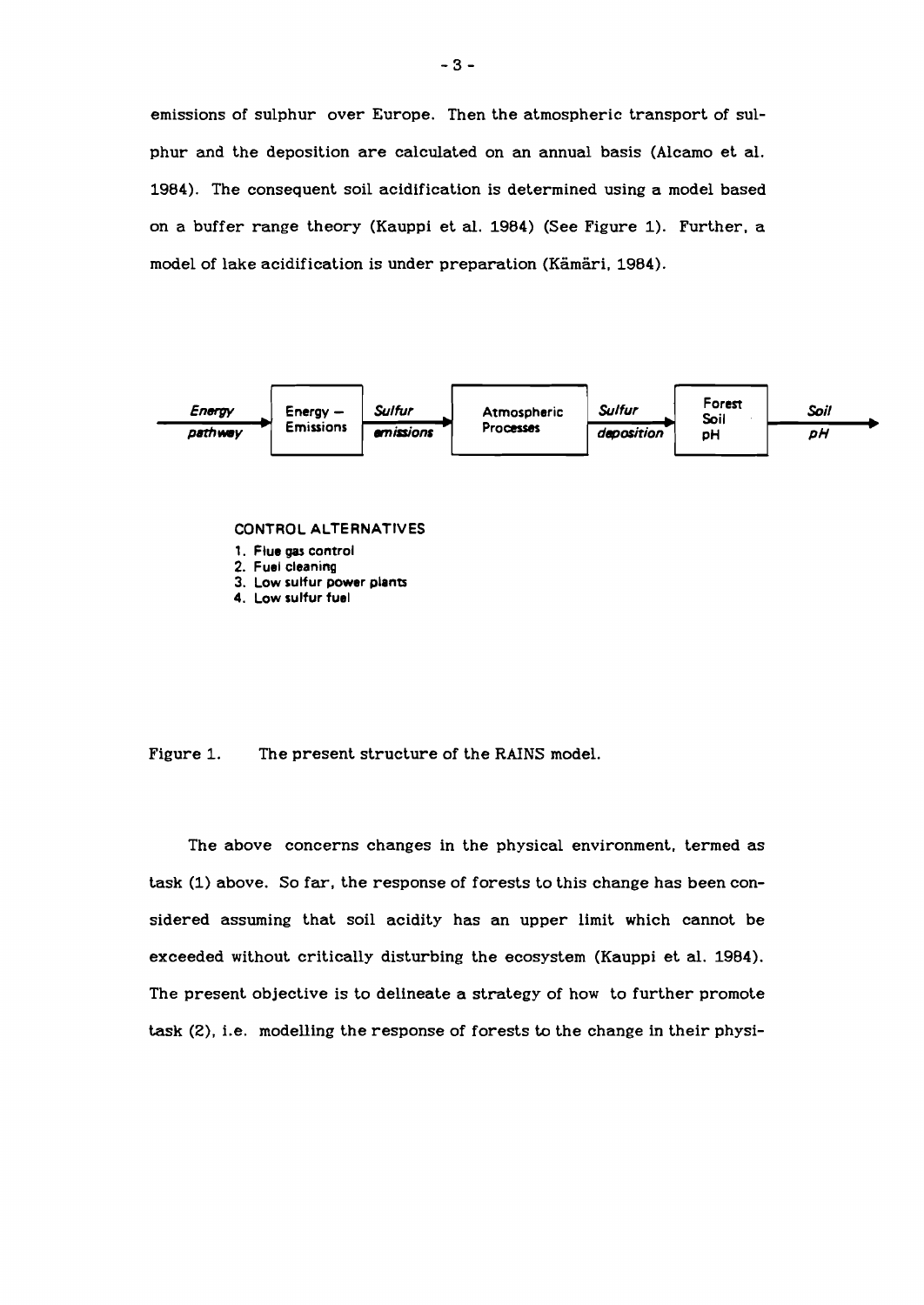cal environment.

#### **1.3. Developing forest impact scenarios**

Using an accurate language, to develop scenarios of forest damage over Europe means, to produce a spatially and temporally distributed estimate for the degree of damage as a function of air pollution, which is similarly distributed over space and time. In space, or geographically, the output should extend over Europe, and in time it should reach about 50 years forward. The time resolution of the existing submodels is from one month to one year, and the spatial grid net consists of rectangles with 50-150 km sides.

Since the existing atmosperic submodels of the RAINS model deal with the distribution and deposition of sulphur, a natural continuation would be to base the forest damage scenarios on sulphur derivatives. Furthermore, as the injurious consequences of soil acidification have already been considered (Kauppi et al. 1984), an obvious item for future work seems the impacts of airborne sulphur dioxide. However, as many other potential causes of damage have been gaining emphasis in the scientific discussion since the start of the project, it was regarded necessary to review the problem from a wider perspective. Section 2 treats the most frequently referred potential causes of damage, with the objective of choosing a suitable input for the scenario model.

The desired output of the model, the degree of forest damage, is problematic because it does not have a standard meaning, but a variety of perceptions exist. Further, if a qualitative meaning is specified, a selection of potential quantifications will remain. In order to specify a suitable output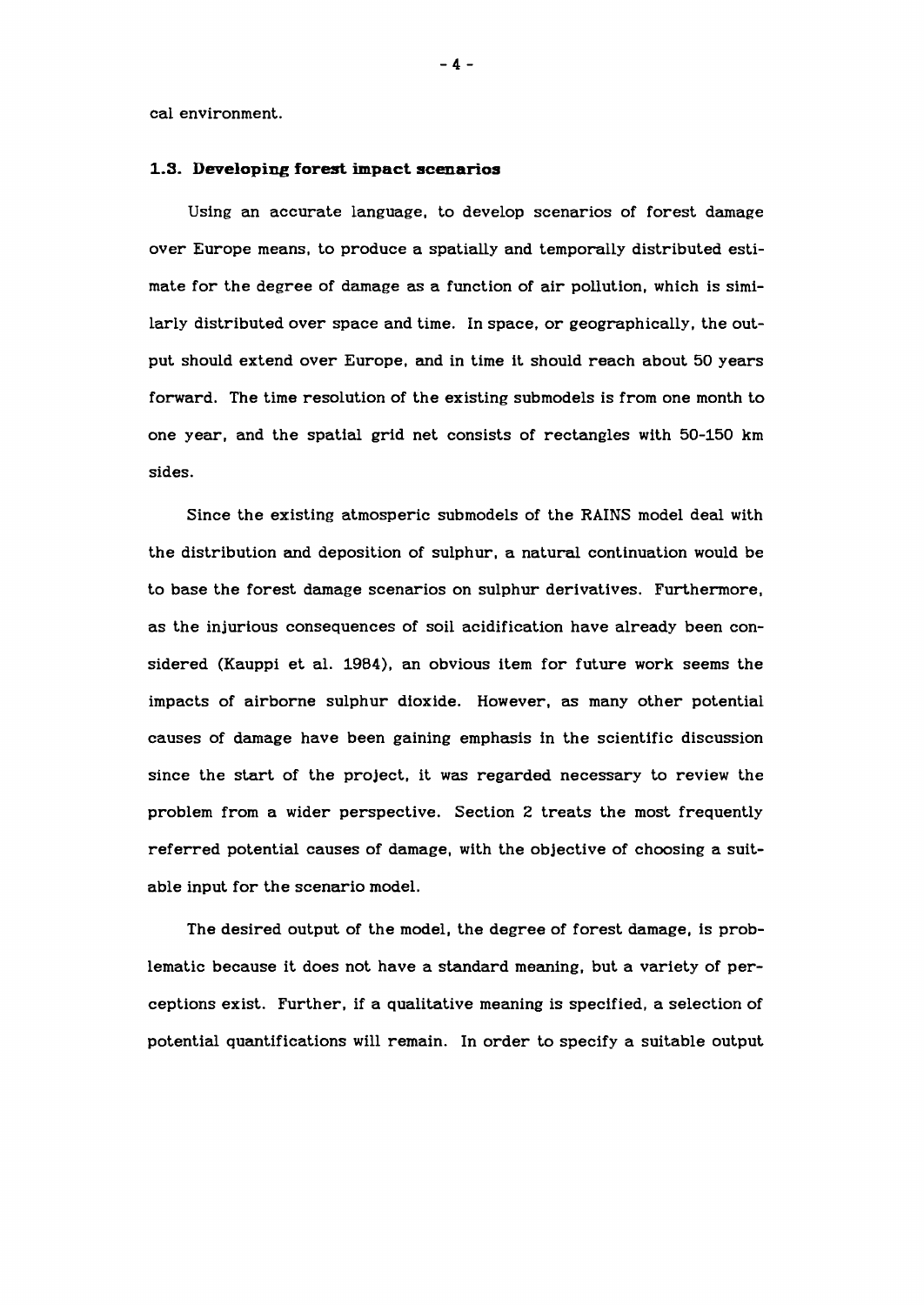variable, Section 3 considers different ways of defining and measuring damage. Section 4 aims at connecting output to input, and is devoted to both theoretical and empirical models for the response of forests to air pollution. Some empirical evidence are also reviewed. Section 5 deals with the possibilities of constructing scenarios of forest damage in Europe and evaluates the present theoretical and practical restrictions.

#### **2. POTENTLAL CAUSES OF DAMAGE**

Forest damage caused by air pollution is not a new phenomenon. In the early days of industrialization, it was not unusual that the neighbourhood of a smelter, for instance, suffered frequent exposures to high concentrations of pollutants, and acute symptoms of damage occurred. The first systematic studies of such events were written in the middle of the 19th century (Stöckhardt, 1850, 1871; Schroeder and Reuss, 1883). Later on, stacks became higher and the neighbourhood exposed to impurities enlarged. This began the period of regional air pollution and chronic damage. Both of these periods, classified as the first and the second phase of air pollution by Wentzel (1982), share the property that the cause of damage was relatively easy to track, the symptoms occurring over a limited area as well as during a restricted time. Further, the removal of the pollution source normally also removed the damage (Wentzel, 1902). a reason why there was apparently no need to consider the effects as accumulating or delayed. Until very recently, the most frequent explanation of forest damage was sulphur dioxide originating in energy combustion.

As mentioned above, a new phase of air pollution was reached in the early 1960's (Wentzel, 1982). Although severe concern of widespread dam-

 $-5-$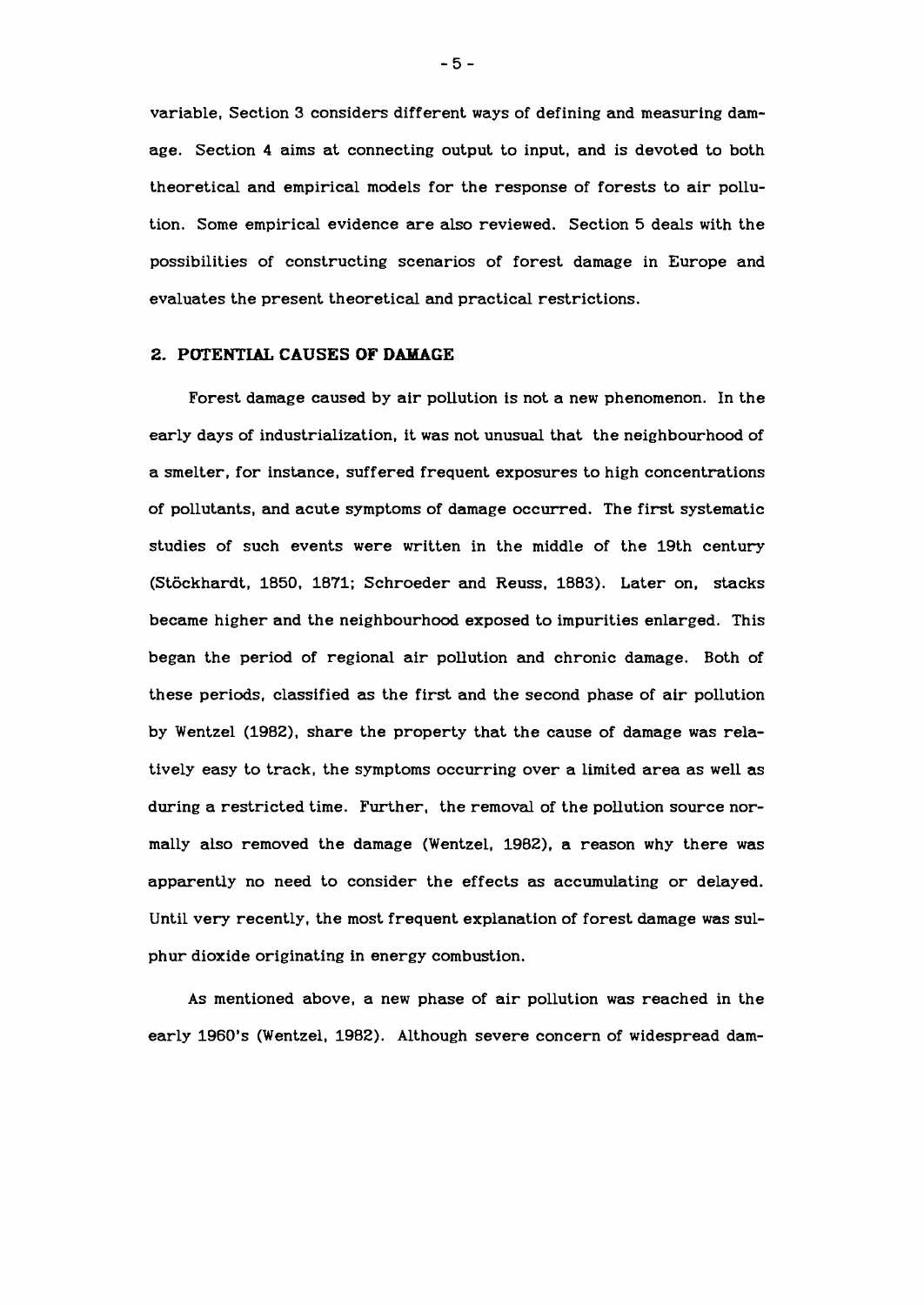age was expressed already in the 1960's (Knabe, 1966), the problem only gained wide publicity in the late 1970's when forest damage started to proceed rapidly. The explanation based on sulphur dioxide no more seemed to function, since (1) damage occurred in areas where concentrations of sulphur dioxide were far below expert recommendations, such as the 25  $\mu q$  /m<sup>3</sup> recommended by IUFRO (Materna, 1983), and (2) the emissions of sulphur reduced in many European countries since the 1970's (Figure 2). Therefore, new hypotheses about the causes and mechanisms of the disease have entered the discussion. Ozone and soil acidification, in particular, have been brought on the list of potential agents of damage, but also other elements such as heavy metals, secondary photooxidants other than ozone. and even the radioactive release from nuclear power plants, as well as combinations of all these have been suggested.

From the point of view of modelling, it is illustrative to group the hypotheses on the basis of the dynamic response mechanisms they presume. Such a classification has already been presented by Kohlmaier et al. (1984), who distinguish between direct and delayed impacts. The delayed impacts can be further divided into delays in (1) physical environment and (2) biological response. Thus, the hypotheses concerning the potential causes of damage can be classified as follows:

[1] Direct (non-delayed) impacts.

The effect closely follows the exposure, i.e. the time development of damage follows that of the air pollutant concentration. What is actually meant by a delay - a second, a month, or a year - depends upon the time scale of the processes considered. As regards forests , the impact can

 $-6-$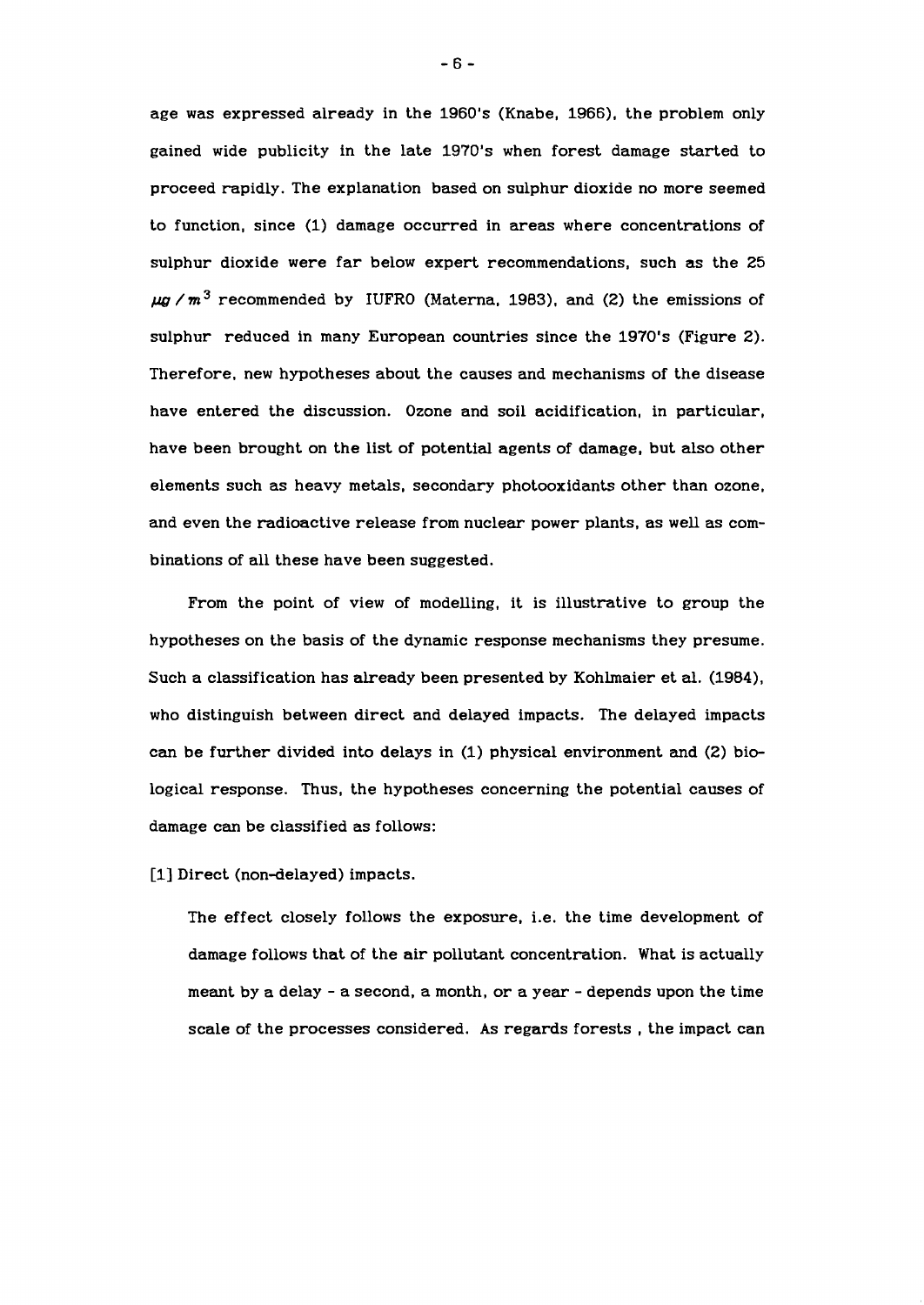hardly be considered delayed if it occurs within one year after the exposure. The earlier, acute damage attributed to sulphur dioxide was consistent with this impact mechanism, but because of reasons mentioned above, this is no more the case. The hypothesis that ozone is the cause of damage, instead, gains its very support from the fact that in Western Europe, the concentrations of nitrogen oxides and their airborne derivatives, such as ozone, have increased in pace with the new forest disease (Guderian et al., 1984, Prinz et al., 1982, Prinz et al., 1984). Development of sulphur and  $NO_x$  emissions in some countries are depicted in Figure 2 (Figures Za, 2b, 2c).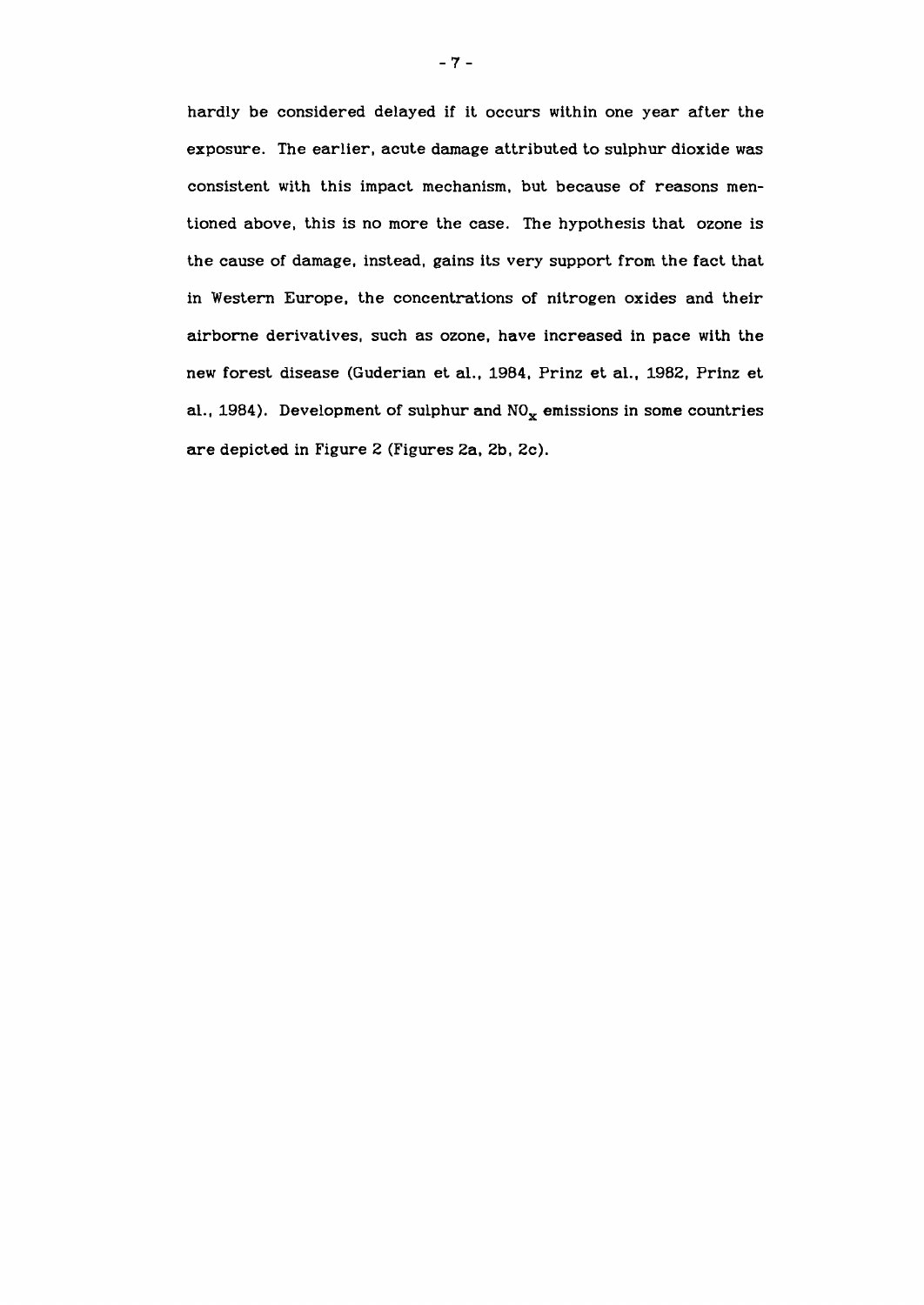

**Figure 2a. Development of sulphur emissions in Europe (Forsurning 1982).** 



Figure 2b. Development of sulphur emissions in Sweden (Forsurning ..., **1982).**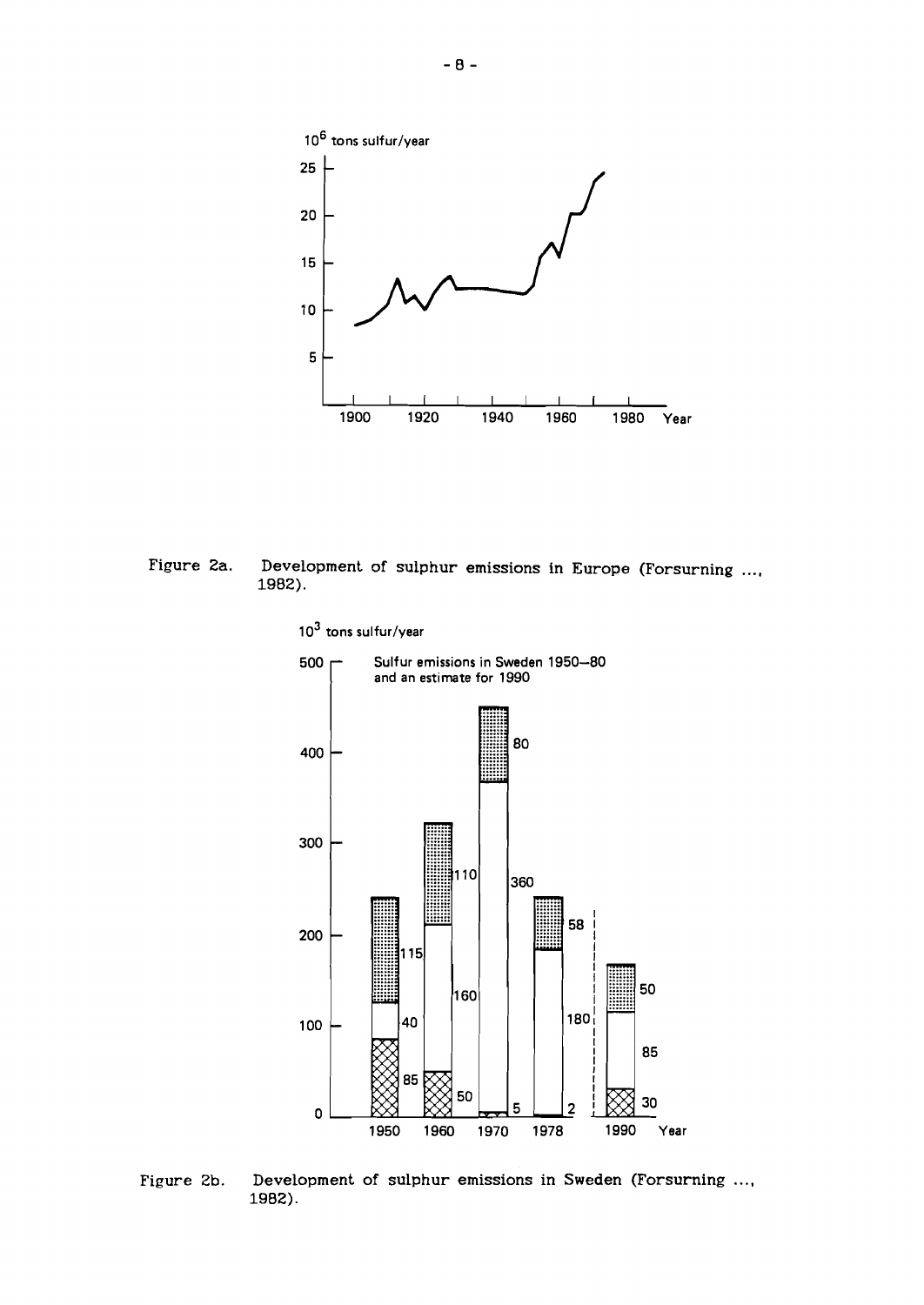

Figure 2c. Annual emissions of  $SO_2$  and  $NO_x$  in the Federal Republic of Germany (UBA, **1977).** 

[2] Delay in the physical environment

The effect only occurs after a long time of exposure, because the toxification of the environment is a slow process. However, as soon as the environment has become toxified, the trees start to show damage. The soil acidification hypothesis presented by Ulrich (e.g. Ulrich, 1983) belongs to this group. Hence, sulphur can cause damage through a delayed accumulation process. However, since other substances have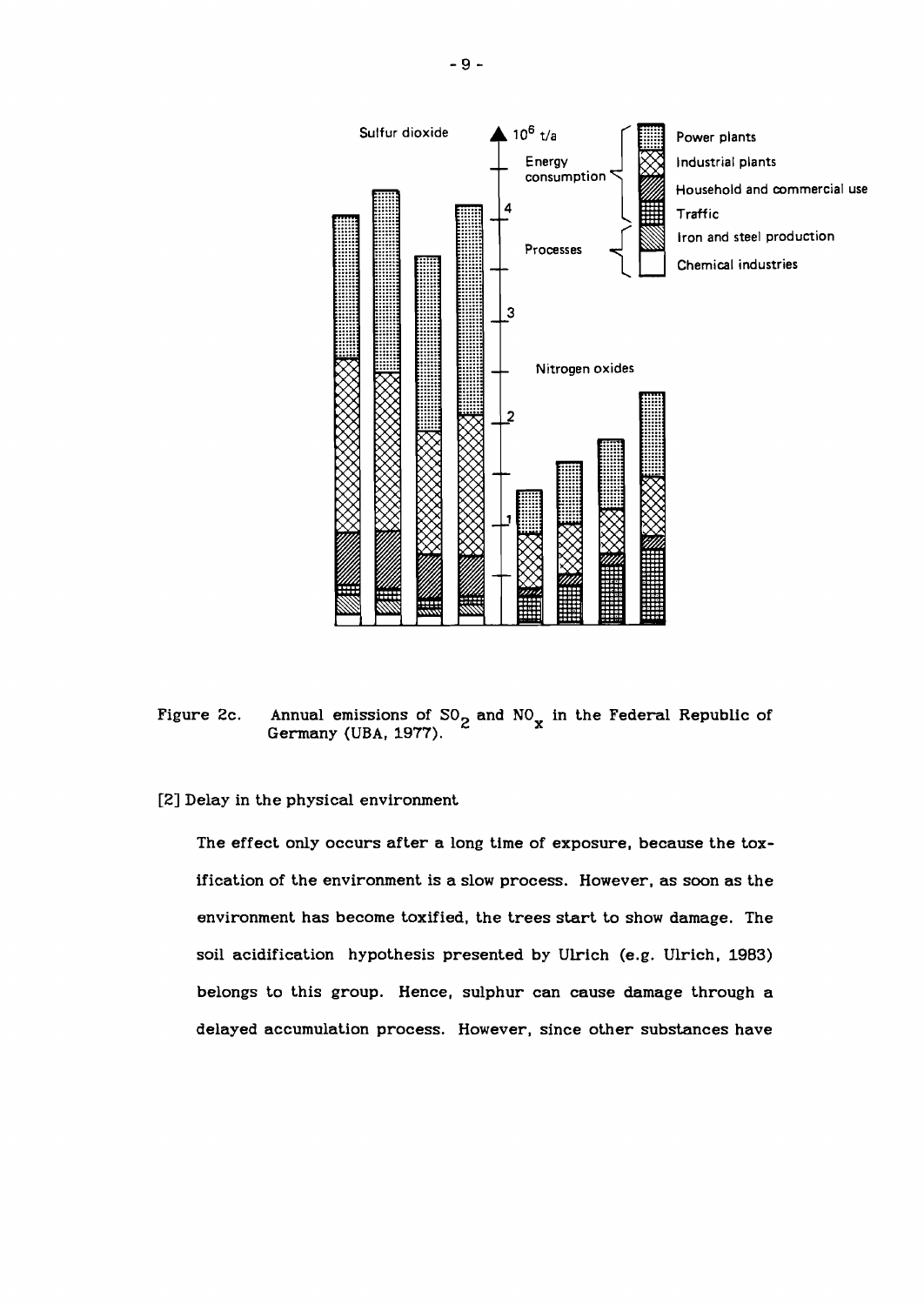not yet been investigated in this respect, they cannot be excluded either.

[3] Delay in the response

The damage is delayed, but the delay is connected with the response of the tree rather than its environment. The recent stress hypothesis (e.g. Wentzel, 1982, Schutt et al., 1983, Matzner and Ulrich, 1984) assumes an impact mechanism of this type. In its general form, the hypothesis claims that different stress factors can cause a similar chain of events that lead to the observed symptoms, including an interaction with natural stress factors. Therefore, it is important to get insight into the eco-physiological processes that are common to all the factors that lead to the disease. Certain substances have been pointed out as important stress factors, and the corresponding chains of injury have been sketched. Wentzel (1982) assumes that it is sulphur dioxide that initially launches the process, Schiitt et al. (1983) describe a chain initiated by an air-pollutant imposed decrease in photosynthesis, and Matzner and Ulrich (1984) suggest that it is the acidified soil that imposes the fatal pollutant stress.

#### **3. DAMAGE**

#### **3.1. Concept of damage**

When the effect of pollutants on plants is studied from a scientific point of view, all reactions of plants to the abnormal factors are of interest. In decision making, however, only those changes that somehow reduce the value of the plant are important. To make a distinction between these two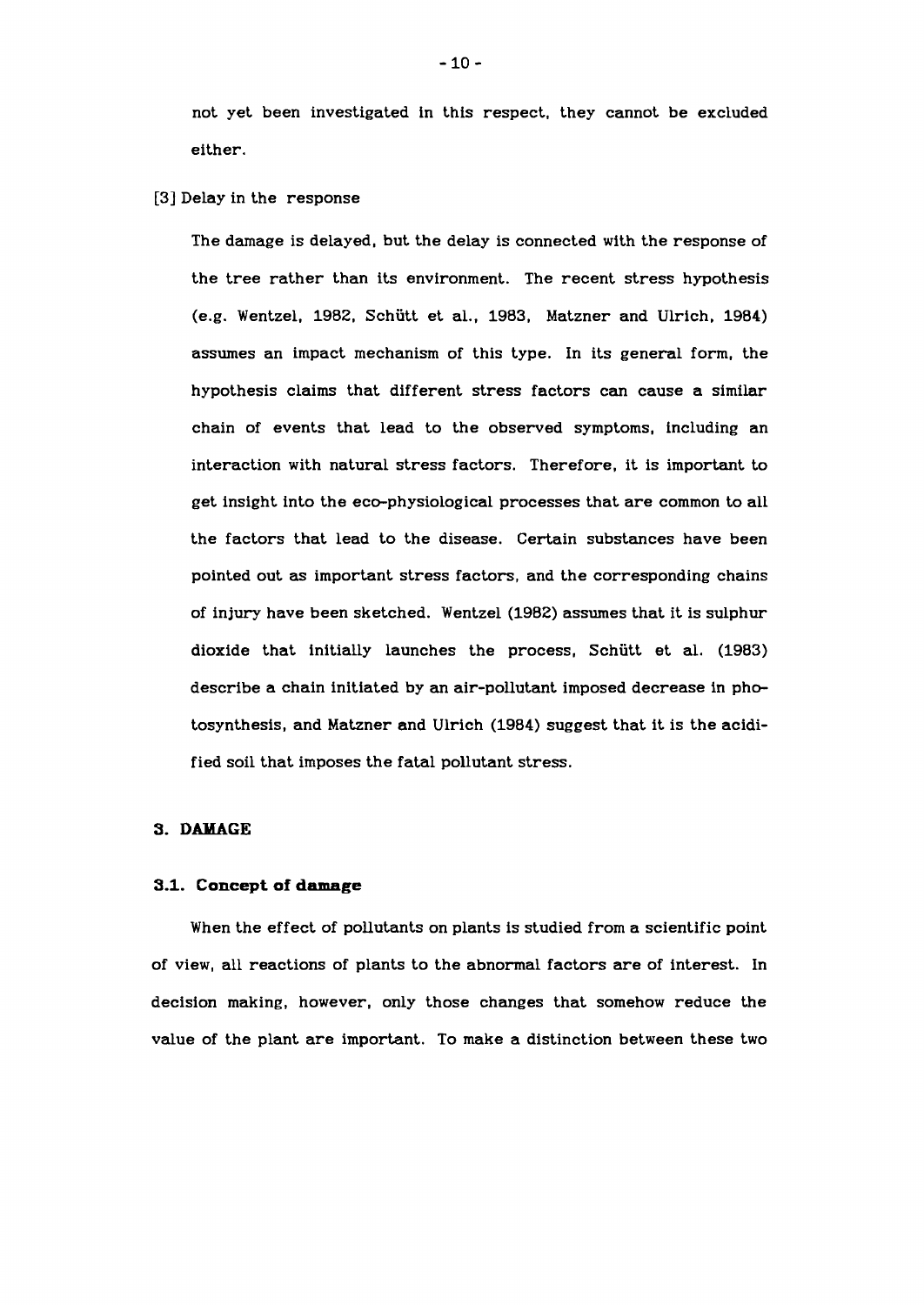types of impact, Guderian (et al. **1960; 1977)** suggests that the terms "injury" and "damage" should be used in specific meanings. Though not necessarily harmful, all pollutant-imposed reactions should be called "injury", while "damage" should include those changes that reduce the intended value or use of the plant. In accordance with this definition, we shall use the term damage to indicate a harmful change in the plant's normal behaviour.

A more accurate definition of damage requires that the limit between accepted and harmful behaviour is specified. In the following, the area of accepted behaviour will be called the norm.

The characterization of the norm is a value judgement. What people regard accepted depends upon their point of view, experience and objectives. For instance, biochemists would look at disturbances in the vital reaction chains, eco-physiologists would measure decrease in photosynthesis and increase in leaf necrosis, foresters would perhaps point out declining timber yield, while forest hikers would be most interested in healthy looking canopies.

From the point of view of the present objective, the concepts of **visi**ble *injury* and *growth reduction* seem the most important. They concern trees and forests rather than organs and processes, and a great degree of measurement and monitoring has been based on these concepts. They are also in the interest of the general public and of forest industry.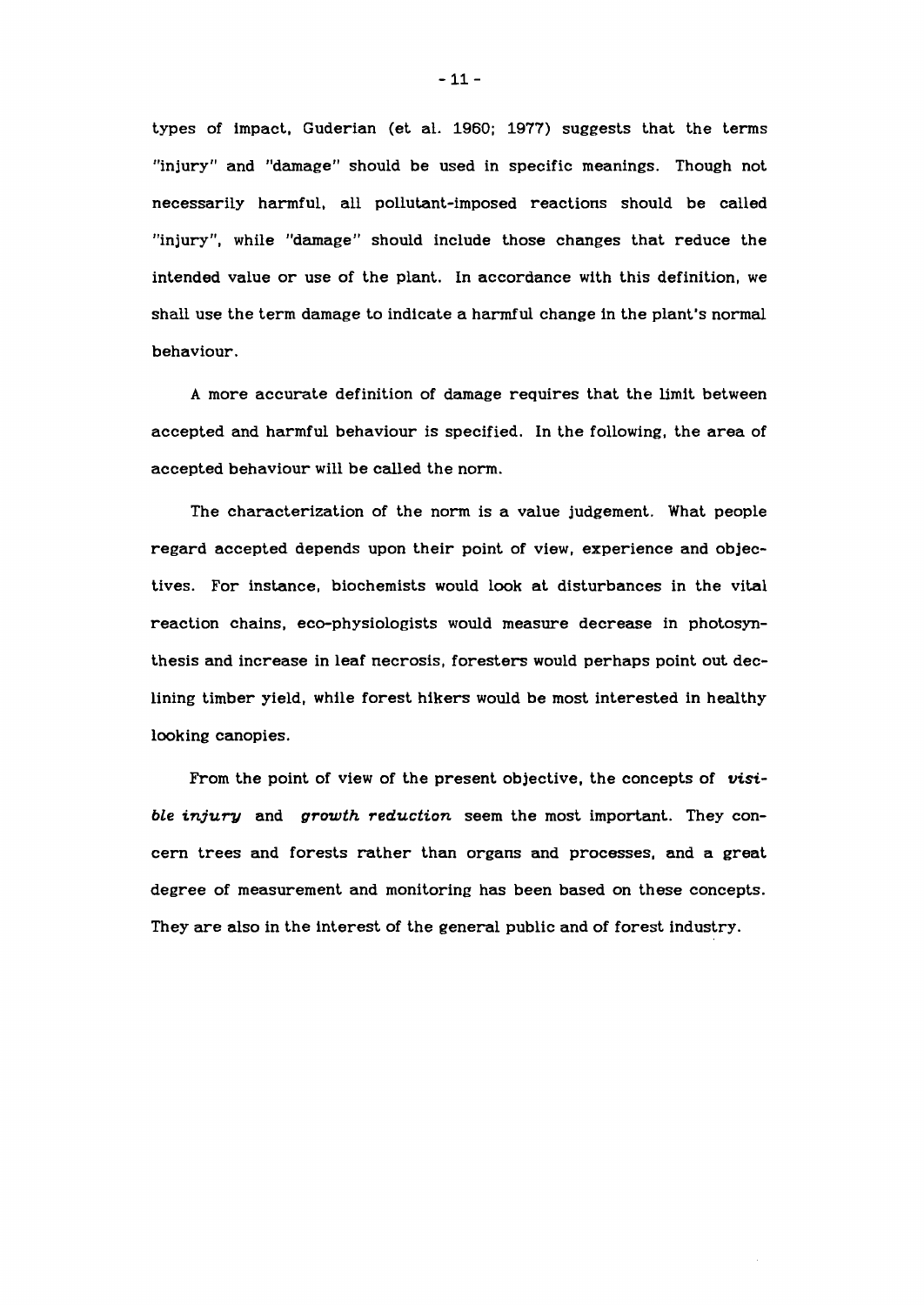#### **3.2. Visible injury**

Visible injury is a natural definition of damage if the forest basically serves a social function, especially providing recreation areas and contributing to the scenery. Also, in areas where the pollutant situation has already become serious it may be the only sensible way of viewing the problem. Hence, most of the recent surveys and reports of forest decline in Central Europe are based on this view of forest damage (Walderkrankung, **1983;** Materna, **1983).** 

Visible injury occurs as leaf necrosis, immature leaf and needle death, and at a further stage, the death of branches and the fall-off of the top. When an individual tree is concerned, the reference norm is a tree that looks healthy, i.e. does not show any of the above symptoms. Since the occurrence of visible injury varies among individual trees, the definition of forest damage requires that one specifies how large a proportion of trees is accepted to show the symptoms before damage is reported.

A measure of the degree of visible damage of individual trees that has already become standard is the number of needle age classes in the crown. In the Federal Republic of Germany, for instance, three damage classes are separated, and standard examples of the classes have been published to unify the quantification procedure (Walderkrankung, **1983).** The damage of deciduous trees is more difficult to quantify because their appearance changes over the growing season. The percentage of necrotic leaves has been used as an indicator.

When quantifying visible injury at forest level, it is a question of finding a measure that aggregates any distribution of individual tree damage to an index that expresses the seriousness of the damage. As this is by no means a straightforward task, it is understandable that a variety of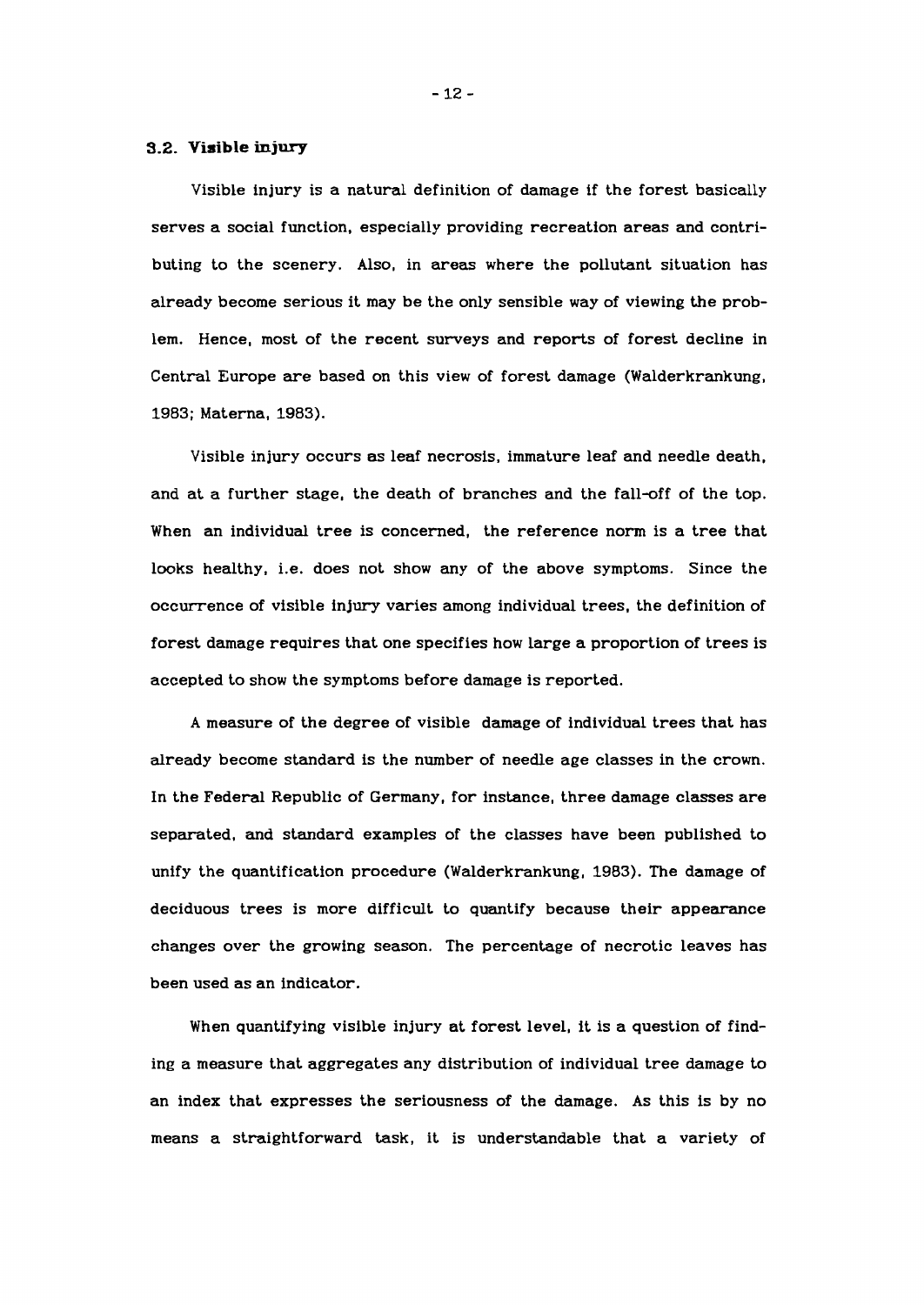different usages exist. The official reports of the Federal Republic of Germany simply distinguish between affected and healthy areas, though an exact definition of an affected area is not always provided. Materna (1983) has developed some fairly exact definitions of the type "a stand is affected to a degree I if **x** % of the trees are damaged to the degree J", which have been used in studies of forest damage in Erztgebirge. Mixed stands impose some further problems if one of the species shows symptoms while the others look healthy. The German reports then take the percentage of trees belonging to the damaged species and agree that the same percentage of the area shall be reported as damaged.

Owing to the different usages in quantifying visible injury, the figures that are reported as regards the extent of damage are not properly comparable. Especially, a distinction should be made between the extent of tree and forest damage. The former measures the percentage of trees damaged in the whole growing stock, while the latter gives a figure for the "affected area", which also contains healthy trees. Hence, the figures given at the forest level give higher percentages than those concerning individual trees only. To solve these problems, it is important to develop consistent ways of defining the degree of damage.

#### **3.3. Growth reduction**

Since damage as reduction in growth relates to the economic value of the forest, it is of interest in particular for countries that practise forestry. It may be suitable for predictive purposes also, as a severe reduction in growth has been observed to proceed the appearance of visible symptoms (Figure 3).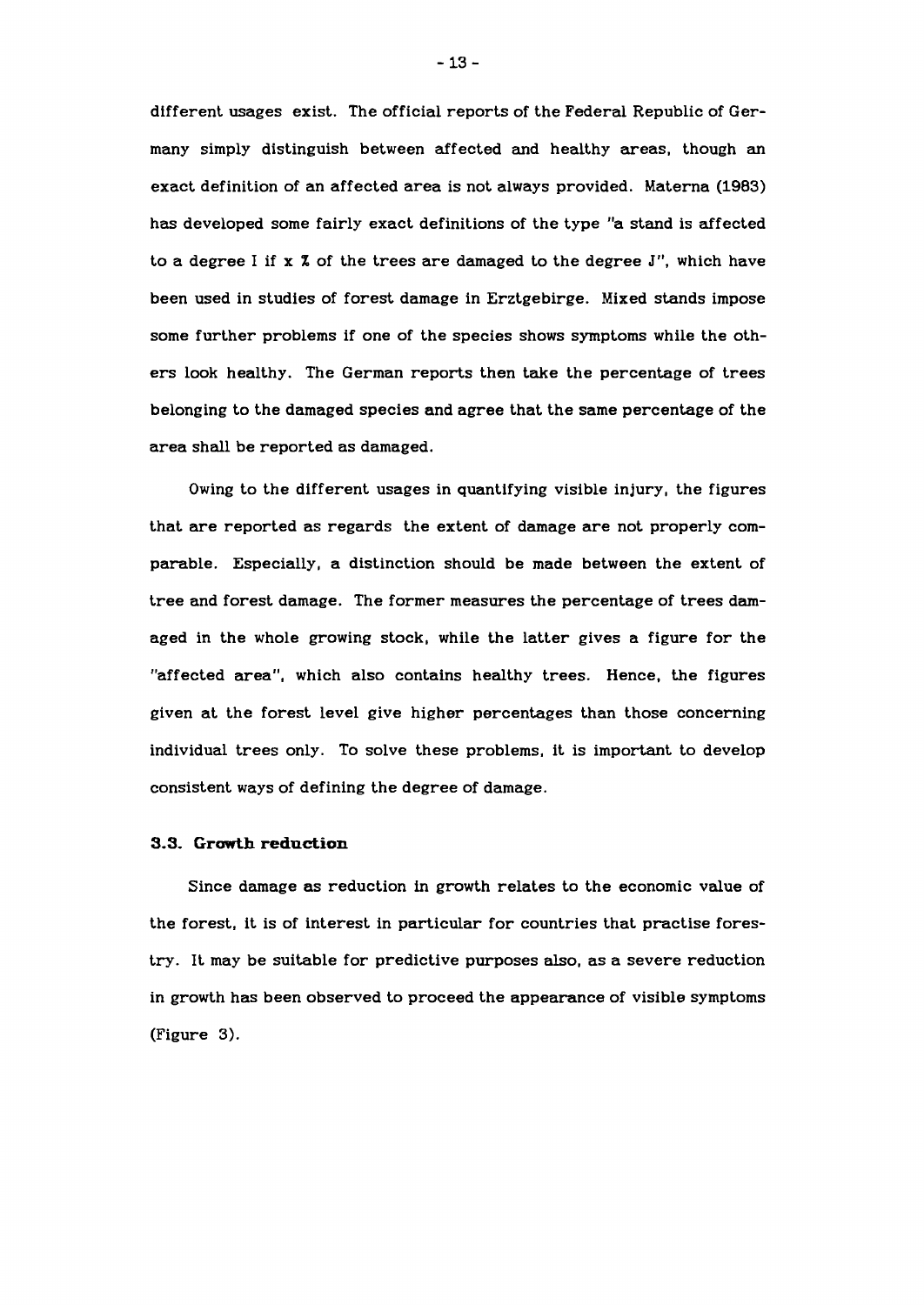

Figure 3. Growth development of healthy and diseased trees (Walderkrankung ..., 1983).

If damage is understood as reduction in radial growth, it is not as simple as in the case of visible injury to find a suitable norm. This is because the normal annual growth increment of trees varies as a function of several factors, even if the trees are growing under similar climatic and edaphic conditions. First, owing to the great within-stand variation, it is unjustified to refer to the normal growth of an individual tree. Instead, a whole stand should be chosen as a basic unit. Secondly, there is variation from year to year due to the stochastic variation in weather. This can be averaged out by looking at the growth increments over a period of time. Finally, since growth rate is age dependent, the norm becomes a function of tree age. The norm is hence a growth curve for a whole stand showing the average time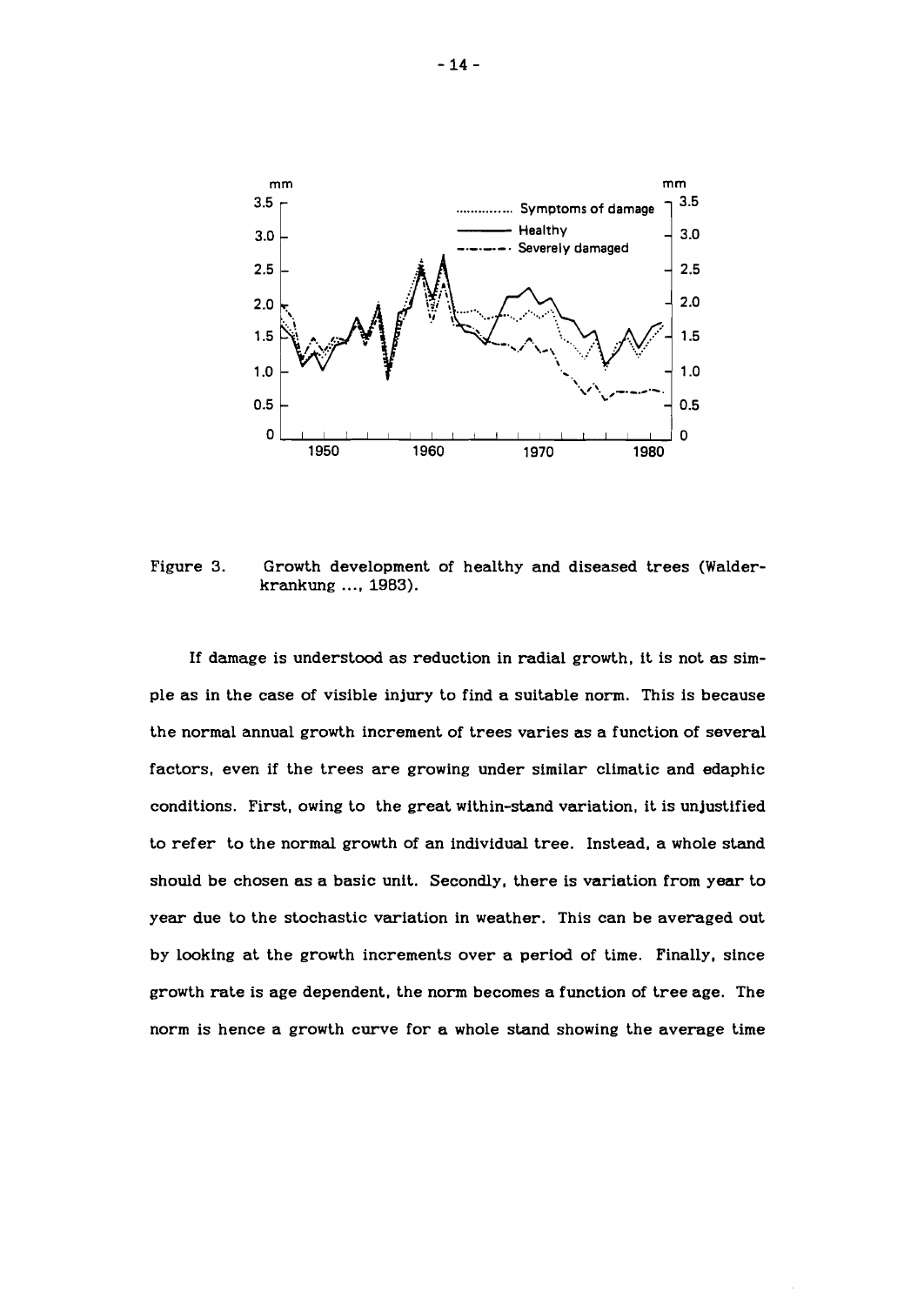development of volume per unit area. This norm is species and site specific. Figure 4 depicts such curves for some species and growing sites in Finland (Koivisto, *1959).* 





- *1.* Scots pine *(Pinus sylvestris* ), *MyrtiLLus* type
- 2. Norway spruce *(Picea abies)*, *Myrtillus* type
- 3. Silver birch (Betula pendula), Myrtillus type
- *4.* Scots pine *(Pinus sylvestris* ), *Wadonia* -type.

Detecting growth reductions may be difficult because small changes easily remain embedded. There are two kinds of methods for detecting injury from empirical data. Tree ring analysis provides a powerful method for detecting trends in diameter growth, and it has already been applied to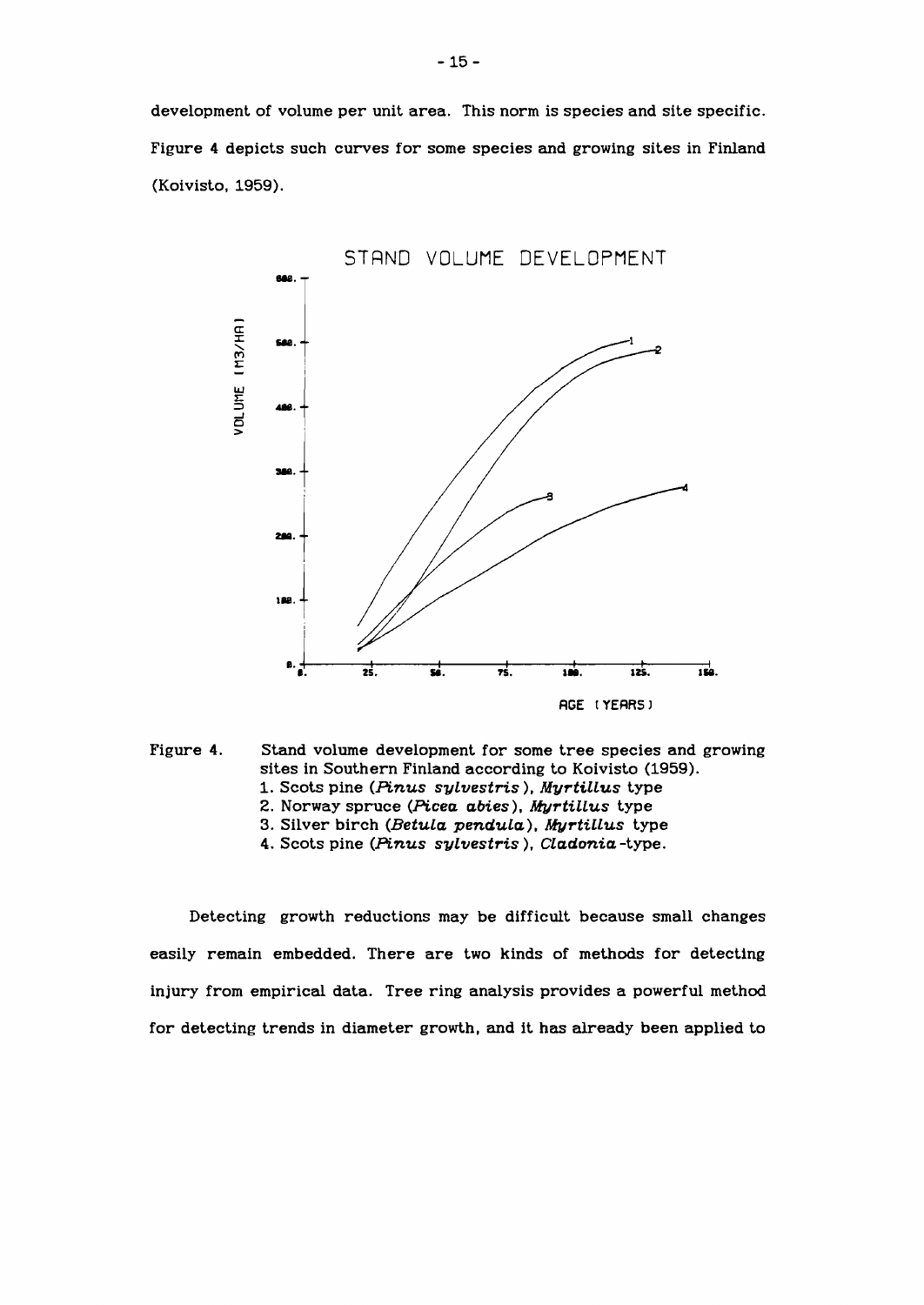the search of air pollutant injury (e.g. McLaughlin et al., 1984; Hari et al., 1984). Data provided by forest inventories can also help to assess possible injury (e.g. Arovaara et al., 1984).

Measuring growth damage requires comparing and ordering different growth curves. As in the case of measuring visible injury at forest level, there is no unique way of defining a measure. One possibility is to compare the average annual yields over the rotation period in even-aged stands. In the National Acid Precipitation Assessment Program (NAPAP) carried out in the United States, species specific growth rates are being determined as a function of the air pollution load (Rosental, 1984).

#### **4. RESPONSE OF FOREST TO** AIR **POLLUTION**

#### **4.1. Conceptual model: stress theory**

Air pollutants affect trees simultaneously with other environmental stresses. Trees react to this combination of stresses in a dynamic manner (e.g. Huttunen, 1975; Keller, 1978 ;Schiitt et al., 1983; Matzner and Ulrich, 1984). A conceptual framework of how plants respond to environmental stress is provided by the concepts of strain and resistance, developed by Levitt (1972). Stress is defined as an environmental factor capable of inducing a potentially injurious strain in living organisms. Strain is any change in the normal behaviour of the organism, either physical or chemical. If the strain can be removed by removing the stress, it is elastic. Injury is equivalent with plastic or irreversible strain. The strain imposed by a specific stress depends upon the resistance of the organism. A measure for resistance is given by the magnitude of the lowest stress capable of imposing plastic strain.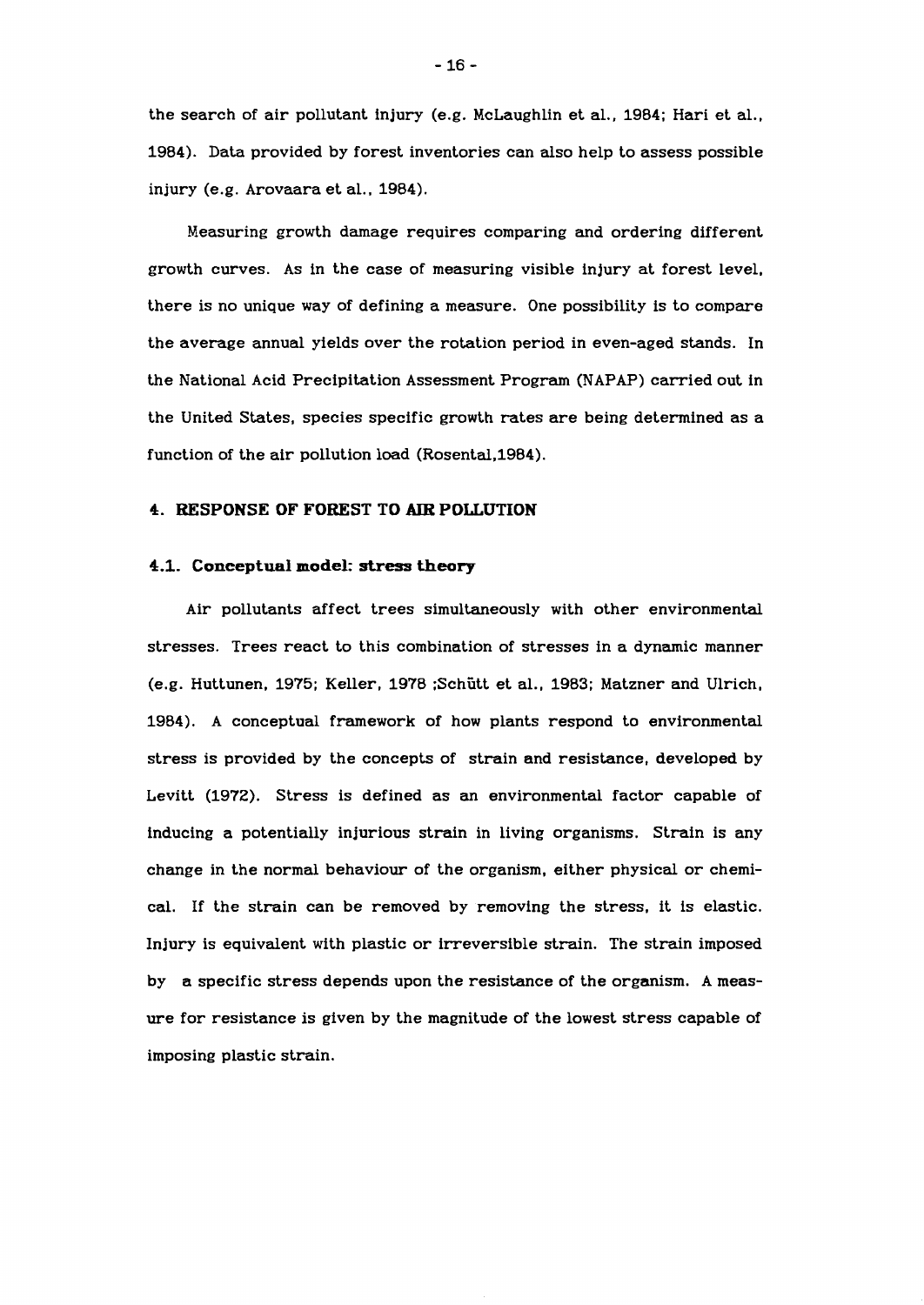Strain development and emergency of injury are dynamic processes. For instance, both strain and resistance can change slowly under constant stress, and the outbreak of injury may be delayed. Vice versa, if the stress is removed, the strain need not disappear immediately, but it may either stay the same or start decaying gradually over time. To clarify the dynamics, Kauppi **(1984)** distinguishes strain rate from accumulated strain. In these terms, air pollutant in the air could be identified with stress, the pollutant gas entering plant tissue would be strain, and the accumulated effects of this extraneous compound would become accumulated strain. Hence, constant stress imposes a constant rate of accumulation of strain, and it is the accumulated strain that is responsible for the potential injury.

Another dynamic response is that resistance changes under strain. Sometimes resistance increases, and then it is a question of acclimatization to an unfavourable environment. This kind of behaviour seems likely if the plant - as a species - has gone through a similar environmental change repeatedly in the lapse of evolutionary time; a mechanism capable of minimizing the disturbance can be expected to have developed.

Manion **(1981)** has classified different stresses on the basis of their dynamic nature. If the stress immediately brings about injury, it is called inciting. For instance, acute necrosis of needles caused by a sudden exposure to a high sulphur dioxide concentration is a response to an inciting stress. A stress that does not cause immediate injury but still harms the organism by either accumulating strain or decreasing resistance is called predisposing. A predisposing stress can gradually give way to a contributing stress factor: while the tree is exposed to one stress factor, its resistance to another factor can decrease. The final cause of the injury is

 $-17-$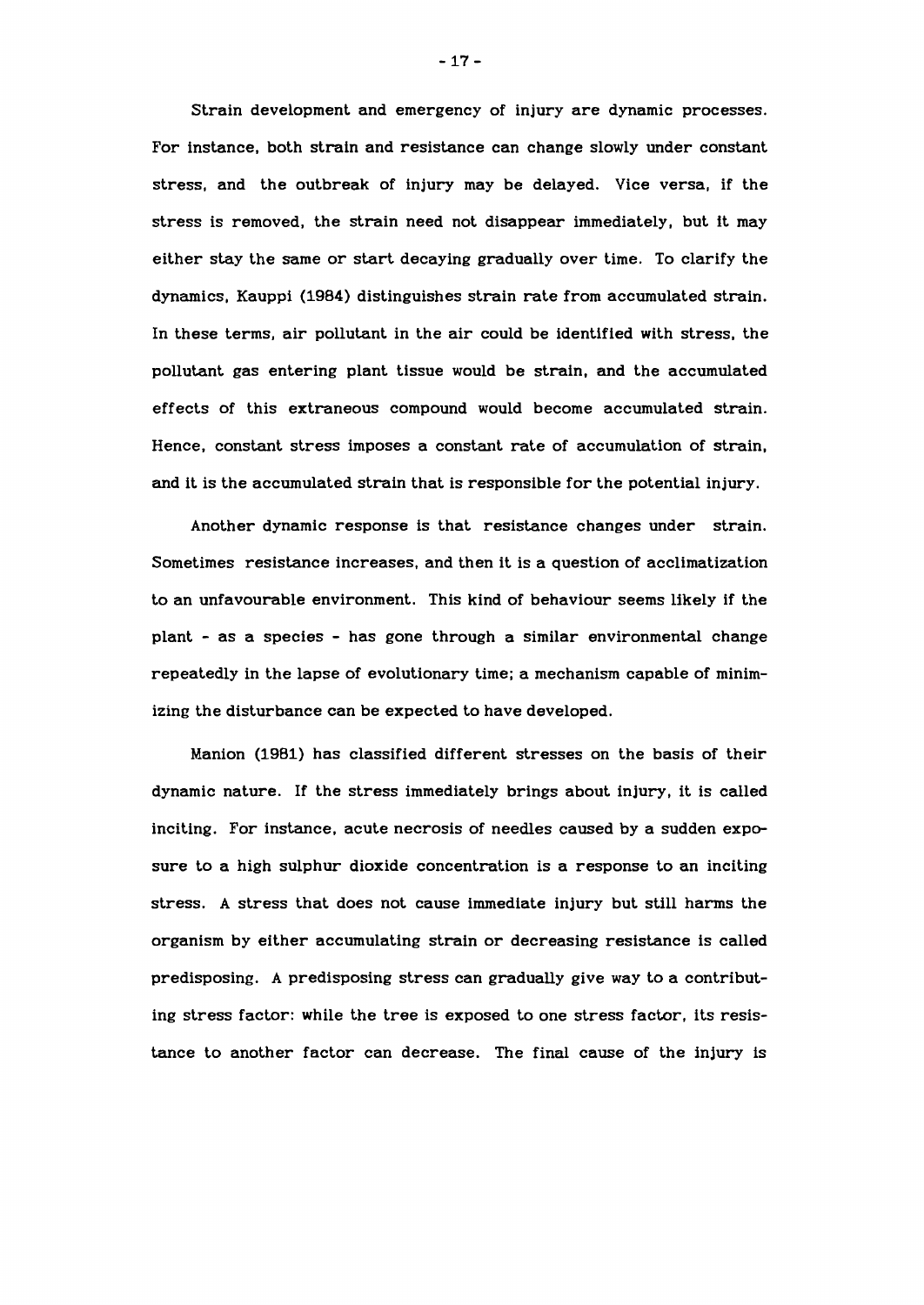hence not the primary stress factor, but the contributing factor instead. A standard example is the invasion of insects to a forest weakened by, say, drought or frost.

Resistance to additional stress factors such as air pollution also varies geographically, owing to variation in climate and edaphic factors. Under ultimate conditions such as high elevations and northern areas resistance to additional stress factors is lower than in more favourable conditions (e.g. Huttunen, 1975; Materna, 1979; Materna, 1983). In terms of Manion's dynamic stress concepts, the harsh natural conditions could be understood as predisposing stress that decreases resistance to inciting air pollutant stresses.

#### **4.2. Quantitative models**

#### **4.2.1. Quantification of stress theory**

Although the stress theory seems to provide a good conceptual model for understanding how trees respond to air pollution, the quantification of the theory for the purpose of prediction is restricted by the fact that the concepts involved do not have a strict physical interpretation. First, strain and injury are defined as changes in "normal" behaviour which, owing to variation in both inherited properties and the environment, generally consists of a large and rather a fuzzy set of individual behaviours. To decide what is meant by a normal, healthy tree therefore always involves an arbitrary choice.

Secondly, since the concepts are very aggregate, it may be difficult to isolate a certain physical entity as a basis for a quantitative interpretation. In an attempt to do this, Taylor (1978) introduces an interpretation of the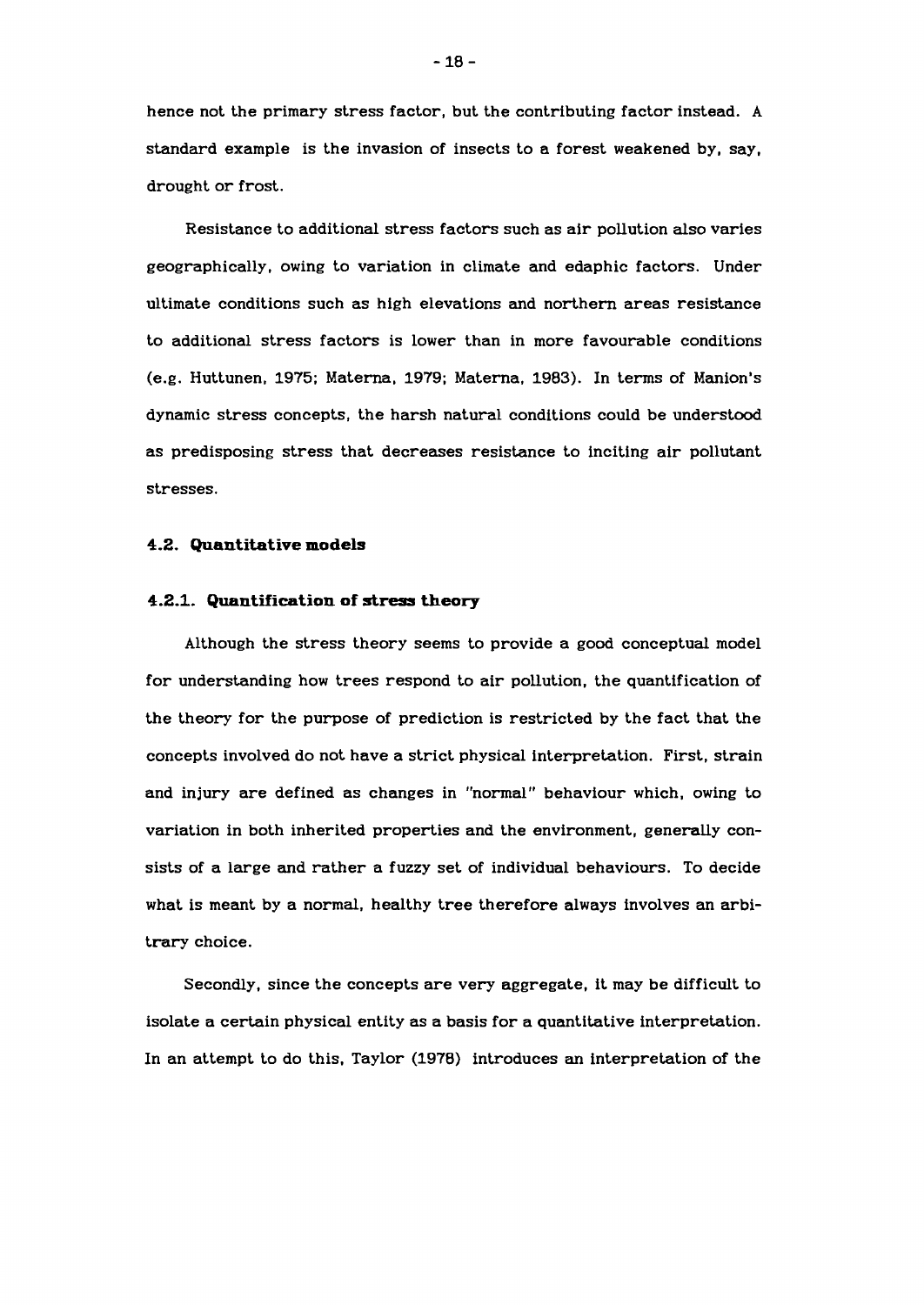concepts in the case of gaseous air pollutant stress. Stress is understood as the presence of a pollutant gas in the immediate neighbourhood of plant tissue, and strain is a result of the penetration of the extraneous substance into the tissue. However, this strain may launch a whole chain of events, where the strain may be counteracted by a resistance mechanism, this counteraction imposing a secondary strain that will be counteracted by a secondary resistance to yield a tertiary strain, and so on. For instance, the resistance mechanism against an extraneous substance in the plant tissue may involve some extra energy consumption which, in turn, imposes a secondary strain through the deficiency of metabolic products. If all these stages are isolated, so many strain and resistance variables are obtained that it hardly seems reasonable to build a predictive model upon them. Further, the dynamic interaction of strain and resistance processes makes it difficult to derive more aggregate variables from the basic processes in an adequate way.

The approach presented by Kauppi (1984) for the analysis of temperature stress on pine seedlings starts off with aggregate variables that are given an operational definition through measurements. If the stress theory is to be utilized, such an approach seems applicable for pollutant stress also. However, the stress theory still seems to have its major contribution in the conceptual understanding of pollutant impacts, while the existing models intended for prediction are based on different concepts and methodology.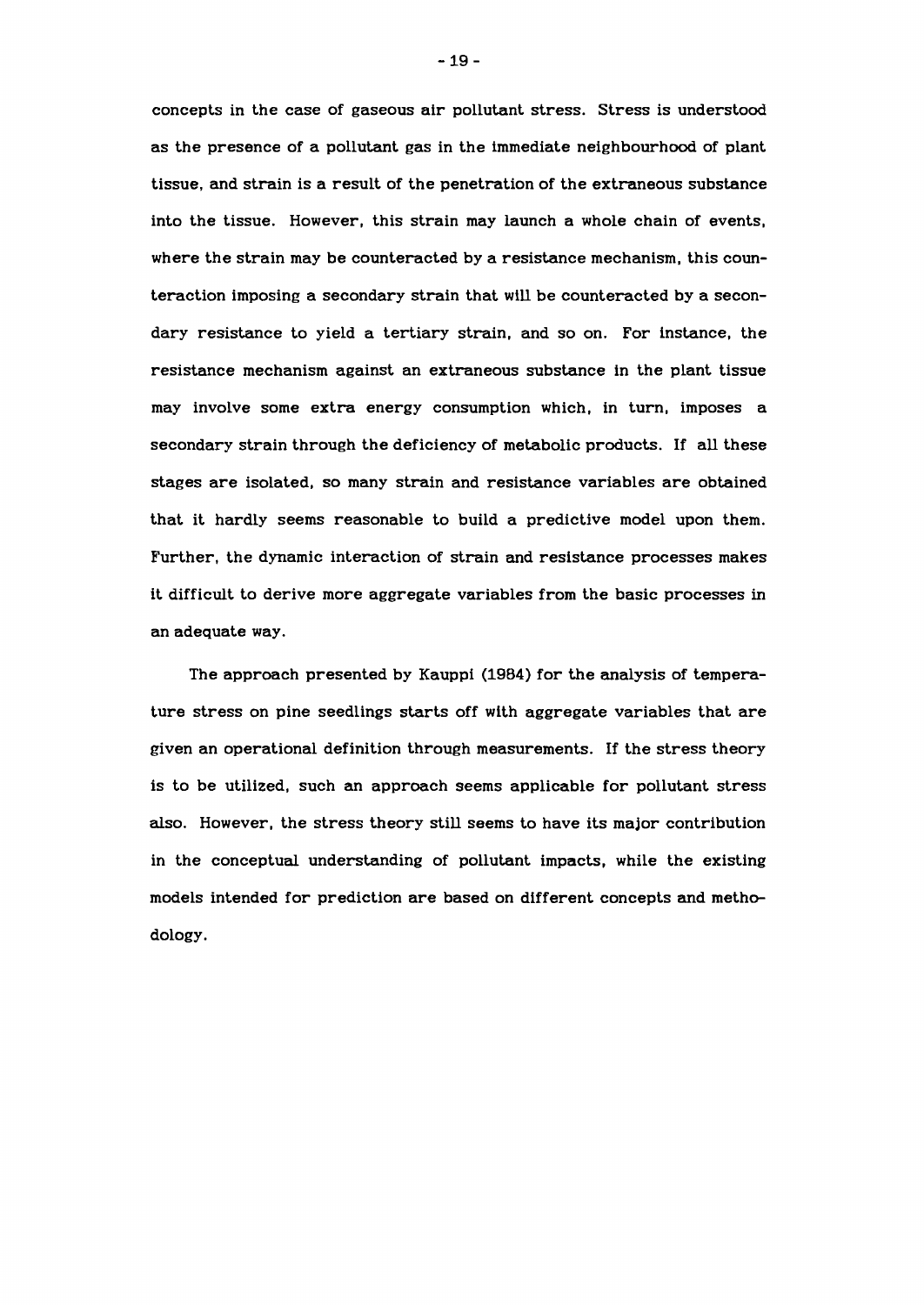#### **4.2.2. Dose and response**

Perhaps the simplest attempt to quantify the complicated impact of a long-lasting pollutant stress on a biological object is the so-called doseresponse model. first presented already in **1922** by O'Gara, and further developed by, e.g.,Thomas and Hill **(1935),** Guderian et al. **(1960),** Zahn **(1963)** and Larsen and Heck **(1976).** This model has been based on the idea that damage first occurs after exposure to a threshold dose:

when 
$$
D > D_0
$$
 damage occurs (1)

The dose depends both on pollutant concentration and exposure time.

In the standard form of the model, relationship (1) has a very special form: it is the product of the "effective" concentration and the "effective" exposure time, "effective" referring to the excess over a threshold time or concentration under which damage never occurs. Hence, the dose **(D)** is

$$
D = (c - c_0)(t - t_0) \tag{2}
$$

where *c* is concentration, *t* is exposure time and  $c_0$  and  $t_0$  are the respective threshold values. According to the model, damage can be brought about by all the combinations of c and t that make the product **D** exceed the threshold  $D_0$ . An n-fold increase in c implies that the time required for developing damage decreases by a factor of  $\frac{1}{n}$ .

A criticism that has been laid on the model is due to the observation that the threshold dose is not constant but depends on the exposure time. Therefore, attempts have been made to define the dose in another way such that a constant threshold value could be observed. For instance, Guderian et al. **(1960)** have suggested the following model: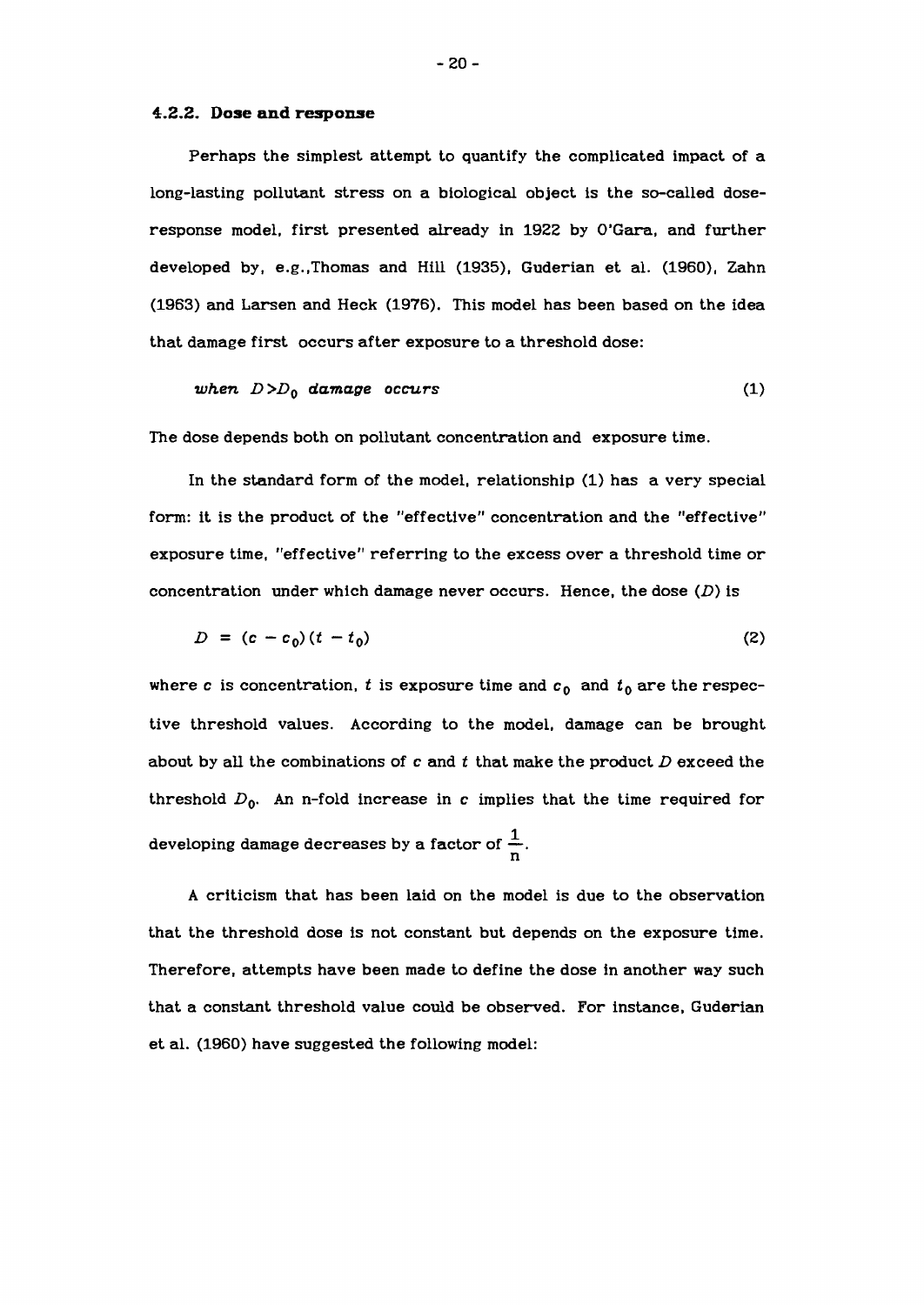$$
D = (t - t_0) e^{\mathbf{a} (c - c_0)}
$$
 (3)

which has fitted data better than the former one. According to this model, an n-fold increase in c will imply that the time required for developing damage can decrease more than by a factor of  $\frac{1}{n}$ .

Another version of the model with a more quantitative objective predicts the degree of damage as a linear function of the dose received (e.g. Thomas & Hill, 1935). Denoting the degree of damage by **y** , this can be expressed as follows:

$$
y = aD + b \tag{4}
$$

As opposed to Model (1) where damage is a binary variable with values "damage occurs" and "damage does not occur", this model provides the degree of damage as a continuous variable.

Larsen and Heck (1976) have further extended the idea of dose and response in their lognormal model, which includes the conventional doseresponse model as a degenerate case. In this model dose is defined as

$$
D = c t^p \tag{5}
$$

where the exponent p has been observed to get values within the interval  $0 < p < 1$  (in the dose-response model  $p = 1$ ). Degree of damage is expressed continuously as a function of dose, such that the following conditions are fulfilled:

[I] Degree of damage is proportional to the logarithm of dose, rather than the arithmetic value of the dose itself.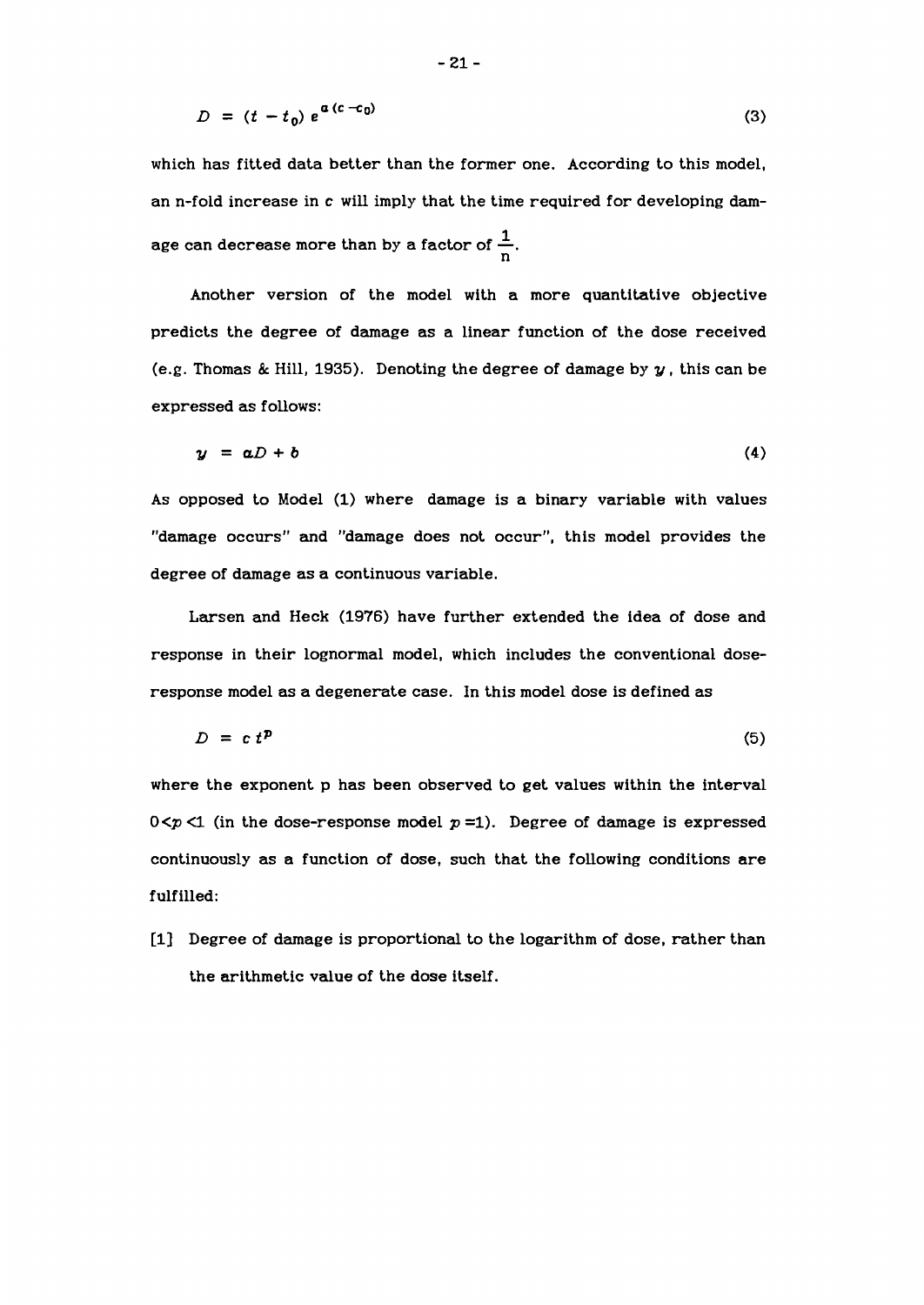- **[2]** There is a range of doses so low that no response is measured.
- [3] There is a maximum response that will not be exceeded even if the dose is increased.

The function has been formulated with the aid of the statistical lognormal distribution. A two-variable function linear in lnc and lnt has been obtained, the parameters of which have been estimated on empirical basis utilizing the definitions of the lognormal distribution. Larsen and Heck (1976) have identified the model for 14 mainly agricultural species under ozone exposure and for 4 species under sulphur dioxide exposure. Degree of damage has been defined as percentage of leaf necrosis. The results are promising.

As the dose-response model does not consider strain and resistance as explicit variables, potential differences in resistance between species and growing sites should be incorporated in the parameters of the model. The applicability of the model hence largely depends upon the possibilities of identifying the parameters as functions of factors affecting stress resistance.

#### **4.2.3. Growth damage**

While the method of the above models is to predict *damage* directly, the following approach will yield as output *growth under air pollution* . The method is built upon a simple dynamic growth model, the parameters of which are functions of the air pollutant level. *Growth damage* in the sense discussed in Section 3 is obtained when the model output is compared with a selected norm.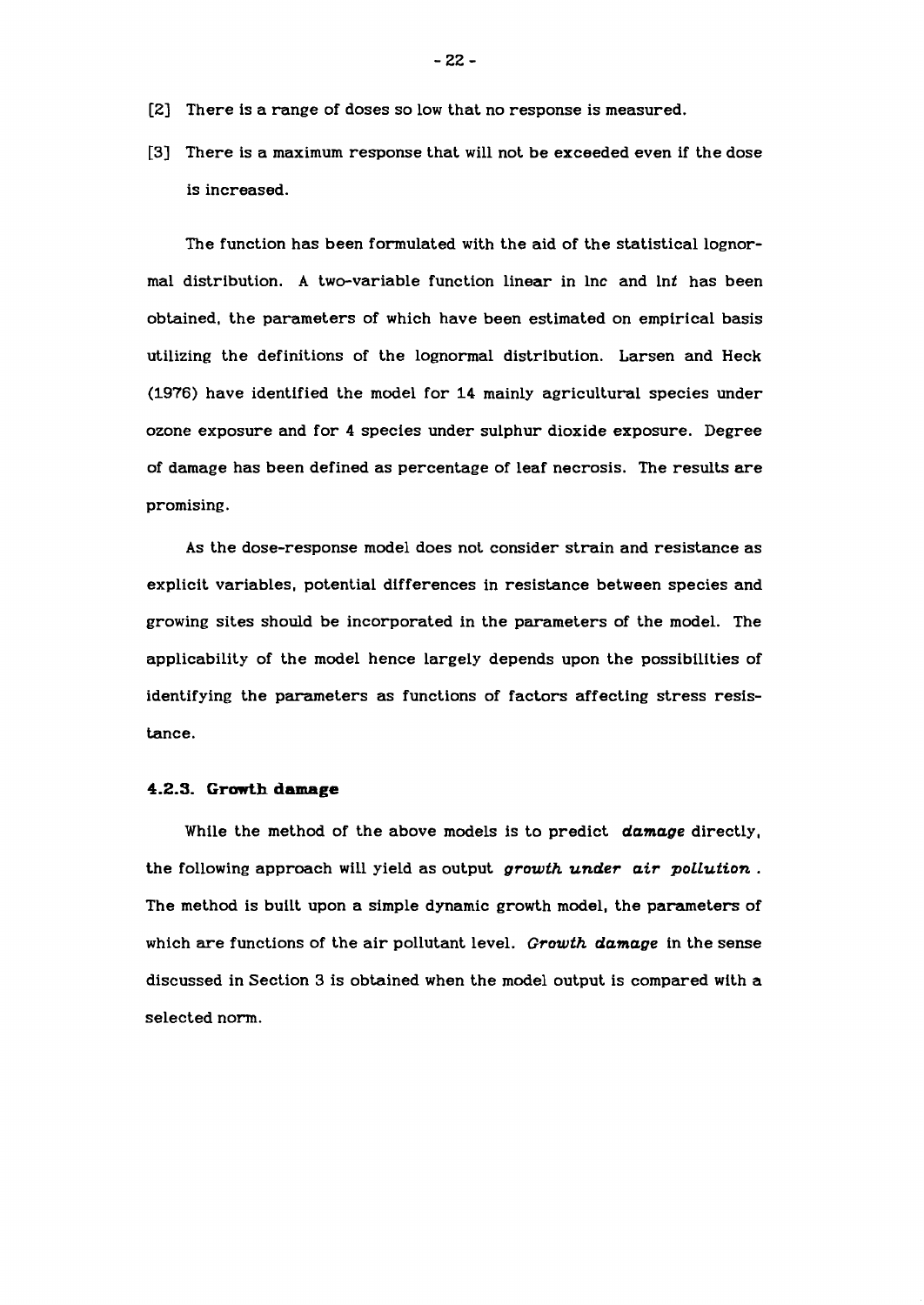The model describes the time development of the dry weight of foliage,  $W$  (kg per hectar), by means of a differential equation:

$$
\frac{dW}{dt} = \lambda \varphi f(W)W - \psi W \tag{6}
$$

where  $f(W)$  is a shading function with the property

$$
\frac{\partial f(W)}{\partial t} < 0 \tag{7}
$$

i.e. as the foliage grows, it gradually creates an increasing shade that decreases productivity. Further,  $\lambda$  is the fraction of growth increment allocated to foliage,  $\varphi$  is the maximum net production of dry weight per dry weight of foliage per year, and  $\psi$  is the foliage death rate.

This is a general form of a class of models the representatives of which can be distinguished on the basis of how they actually define the shading function  $f(W)$  (e.g. Ågren, 1983; Kohlmaier et al., 1984; Mäkelä and Hari, 1984). The applicability of the model to the analysis of air pollutant impacts on forests is based on the fact that it includes as parameters the annual specific photosynthetic rate, **q** (kg carbon per foliage area per year) and the senescence rate of the foliage,  $\psi$  (kg senescent foliage per kg total foliage per year), which are among the most important factors air pollution directly affects. By modelling the impact of air pollutants on these parameters the effects on canopy growth can be analyzed. Such an approach has been suggested for instance by Mäkelä et al. (1981), Kercher & Axelrod (1981) and Kohlmaier et al. (1984). Agren and Kauppi (1983) applied a similar method for predicting possible changes in growth due to an anthropogenic nitrogen input to the soil.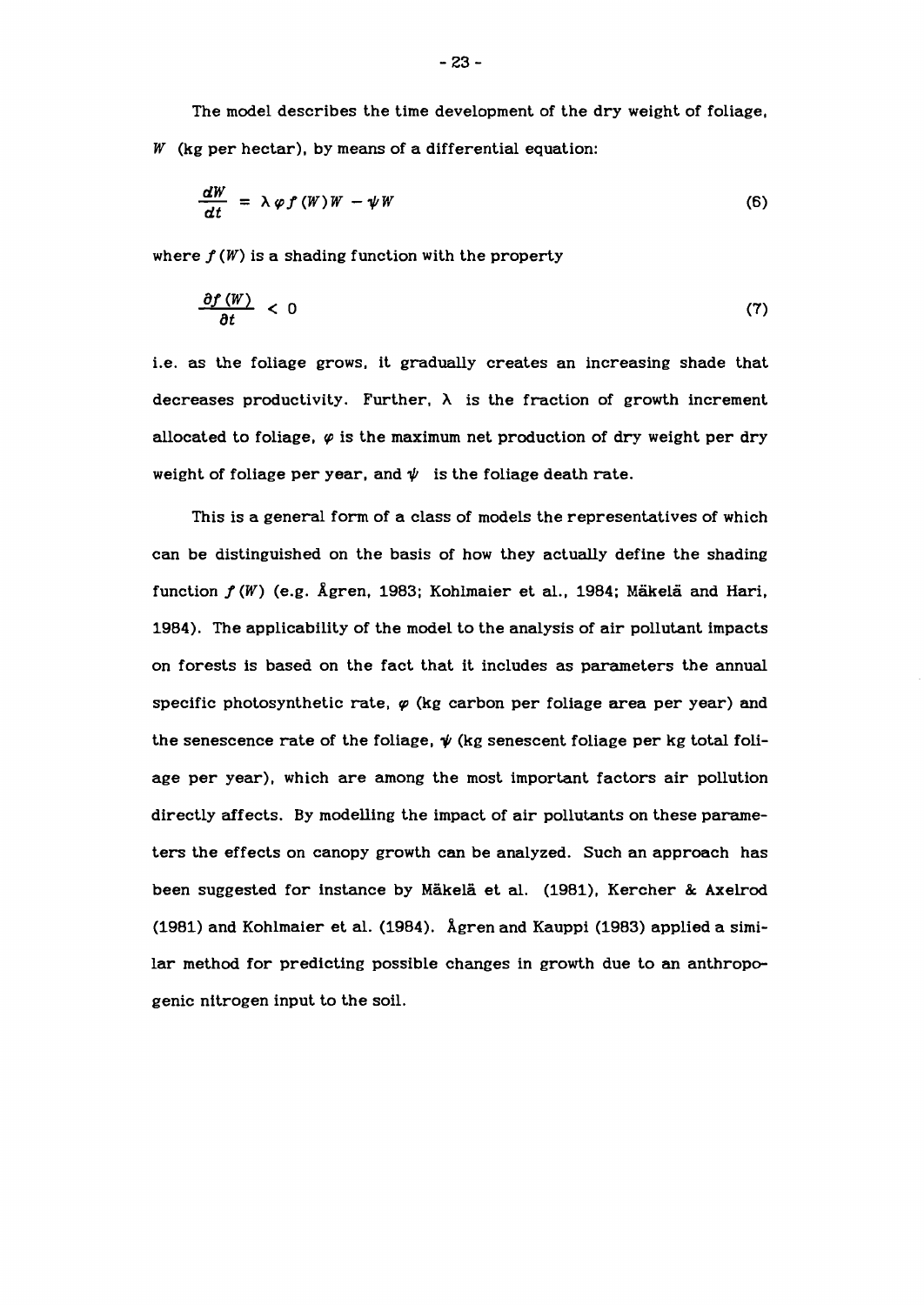Kohlmaier et al. **(1984)** discussed the behaviour of the equilibrium of the model under a pollutant load. The relative growth rate of the canopy is

$$
R = \frac{1}{W} \frac{dW}{dt} = \lambda \varphi f(W) - \psi
$$
 (8)

The system has an equilibrium, say  $W_0$ , when  $R=0$ . Property (7) implies that the equilibrium is stable, but its actual form largely depends upon the shading function  $f(W)$ .

It is easy to show on the basis of **(7)** that

$$
\frac{\partial W_0}{\partial \varphi} > 0
$$

$$
\frac{\partial W_0}{\partial \psi} < 0
$$

Hence, if either specific net photosynthesis decreases or specific senescence rate increases, as is assumed to happen under a permanent pollutant load, the maximum sustainable biomass decreases. This decrease can be quantified with the aid of the model, provided that the response of  $\varphi$  and  $\psi$ to air pollutants is known.

In general, it is not only the equilibrium, but also the other dynamic properties of the system that the model applies to. Hence it provides a means for analyzing the change in productivity as a response to pollutant impacts on photosynthesis and senescence. The use of the model for prediction involves, however, several problems. First, an extensive modelling requires that the values of the parameters are known over a range of species and environmental conditions. Even though certain data are available for the estimation, it seems rather unlikely that a satisfactory coverage can be achieved.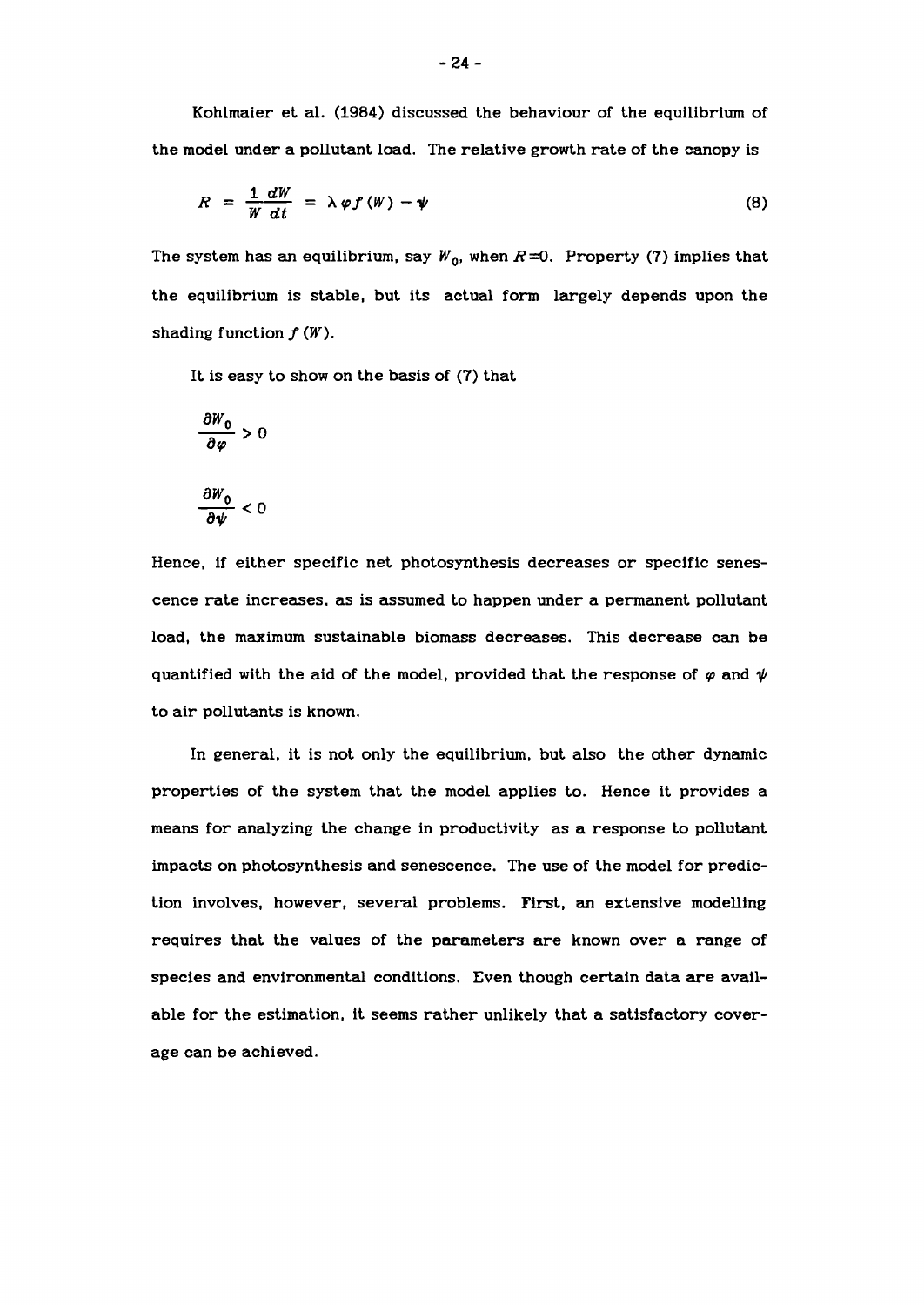Secondly, the model does not provide any information on stemwood. The problem condenses in the partitioning of growth. If the partitioning coefficients were time constants, then stem growth would be simply a constant times total growth, i.e.  $\lambda_s f(W) W$ ,  $\lambda_s$  denoting the partitioning coefficient of stemwood. There is strong evidence, however, that  $\lambda_s$  is not a constant but depends on several factors, including the size of the foliage, W. As the partitioning coefficients are interconnected, also  $\lambda_{\rm s}$  is a function of W. This feedback, when incorporated in the model, can totally change its dynamic behaviour.

A more comprehensive model of growth under air pollution has been developed by Bossel et al. (1984a) (system BAUM). Though far more detailed, the model is similar to the above-described one in that it derives growth from physiological processes, such as photosynthesis and leaf senescence rate, and considers the impact of air pollutants on these processes. The model incorporates leaf, root, wood and assimilate biomass as state variables, and accounts for several physiological processes involved in tree growth. The "normal" driving variables comprise light conditions, day length, average temperature and soil nutrient status. Five important air pollutants are included, using empirical evidence on their effects on the physiological processes. The tree model is further linked with models describing the state of the soil, which allows soil acidification to be included in the dynamics. The authors emphasize, however, that the model should be regarded as an attempt to qualitatively understand the processes of pollutant impacts, rather than as a quantitative, predictive tool.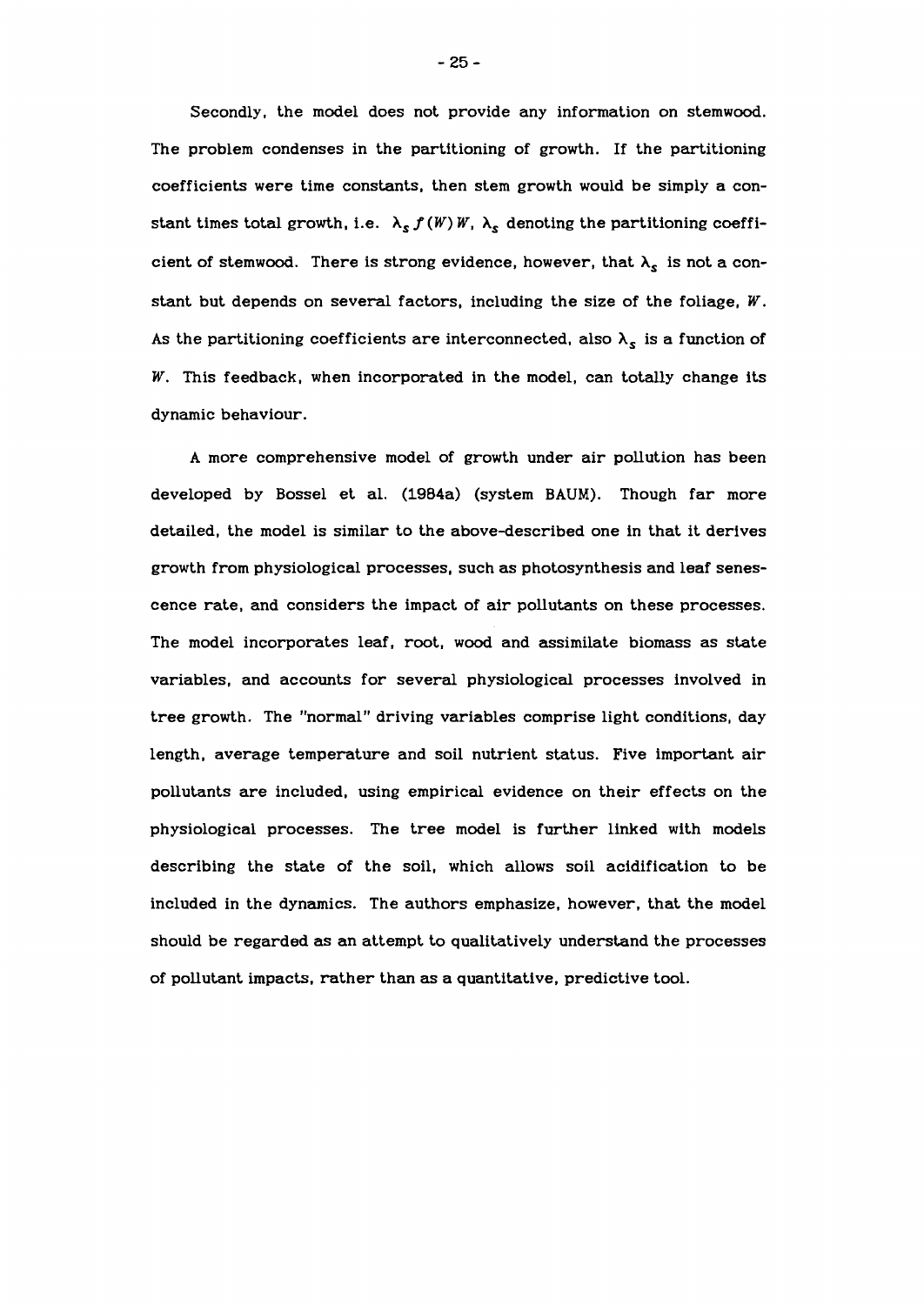#### **4.3. Empirical evidence**

Empirical results have been published as regards the relationship between air pollution and forest damage. Some of them are reviewed here, with the objective of giving an idea of what kind of variables and results are available for model identification.

Wentzel **(1983)** has collected the results concerning the relationships between  $SO_2$  concentrations and the damage observed that have been published in Europe. These studies are part of the IUFRO program Air Pollution. Figure 5 shows a summary of these results. The curves show the  $SO_2$ immission concentrations of various central European forest-damage areas as connecting curves between actual measured annual average values and peak values. The numbers on the curves denote the responses of the forests, as they are reported in the quoted literature.

Materna **(1984)** has made some observations on the threshold times and concentrations as functions of the tolerance of the forest. He notes that a good measure for the tolerance is altitude from sea level. These results are shown in Table **1.** 

Guderian et al. **(1984)** have carried out a profound study in order to establish some dose-response relationships for the response of forests to ozone. Tolerance is incorporated by assuming that the threshold varies as a function of several variables affecting tolerance, e.g. the latitude of the forest, edaphic and climatic factors, etc.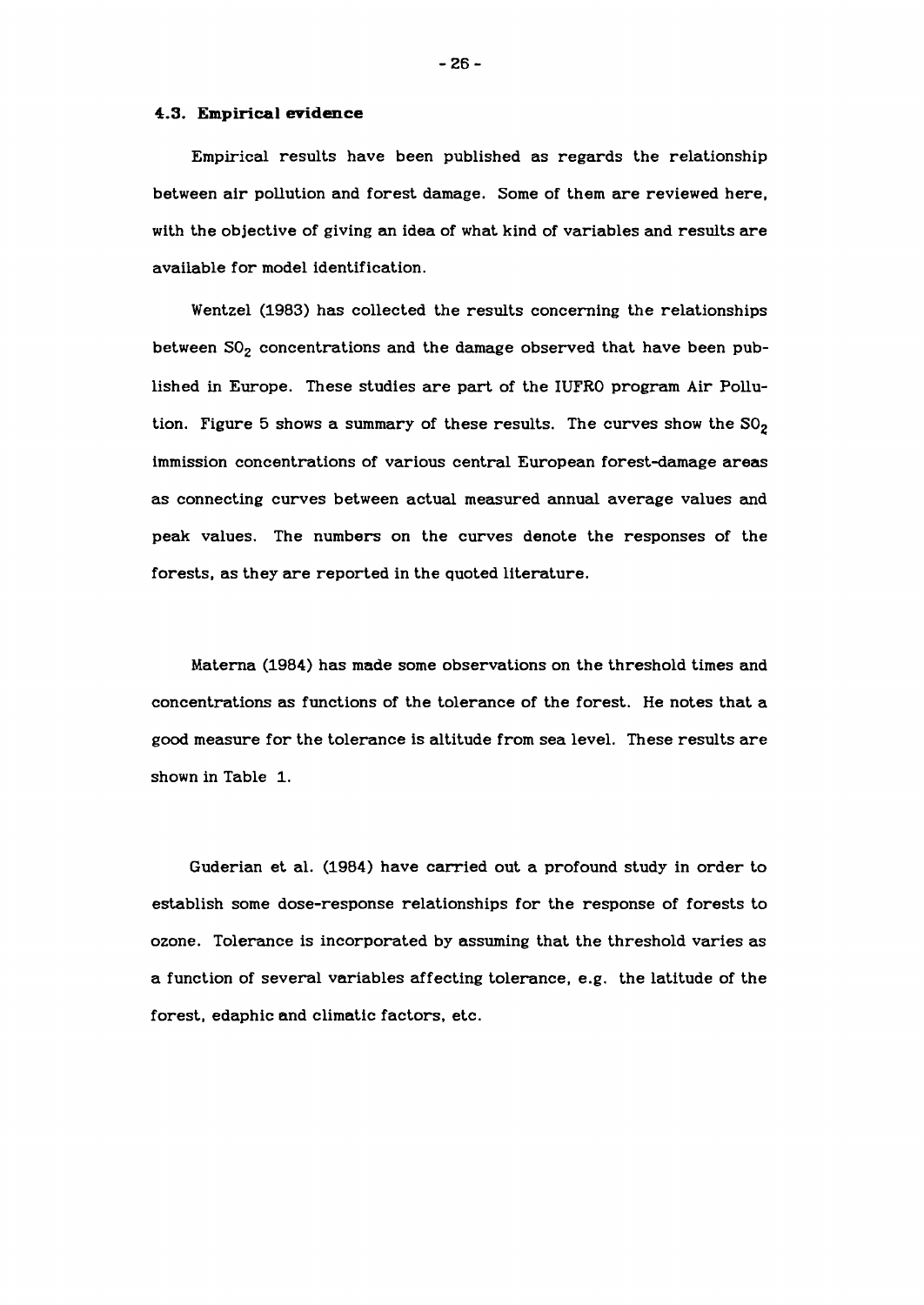

Figure 5. Relationships between  $SO_2$  concentrations and the damage observed according to various sources (Wentzel, 1983).

- 1. Materna 1973 : High ranges of the Erzgebirge resistance to frost and other secondary injuries diminished.
- 2. Materna 1972 : 20% loss of wood increment in the Erzgebirge.
- 3. Materna et al., 1969 : Dieback of Norway spruce stands in the Bohemian part of the Erzgebirge.
- **4.** Wentzel 1979 : Good sites in Rhein-Main area sufficiently protected.
- **5.** Stein a. Dassler 1968 : Moderate injury in the Saxonian part of the Erzgebirge. Lux 1976 : Situation comparable with that in Neiderlausitz.
- **6.** Knabe 1970 : Wentzel 1971 : Severe growth losses in the Ruhr area.
- 7. Knabe 1972 : Economical forestry with Norway spruce and Scots pine made impossible in the Ruhr area.
- 8. Guderian a. Stratmann 1968 : Immission type Bierstorf = single inmission source in mountain valley. Severe growth damage to nearly all species (young plants).

A relationship between the number of living needle age classes and sul-

phur content of the needles, found out for instance by Knabe (1981), pro-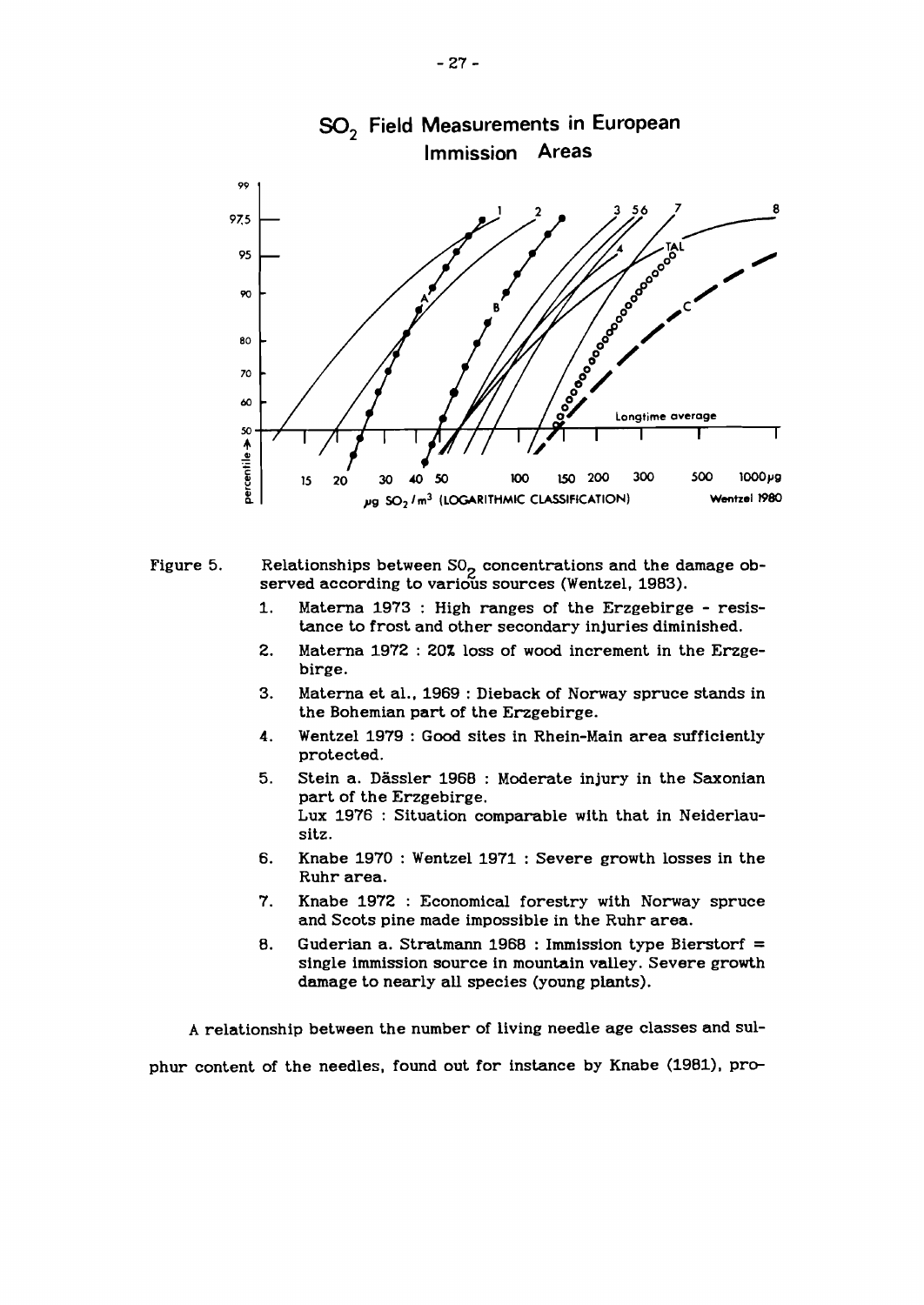| $rac{50}{\mu$ gm <sup>-3</sup> | $-600$    | $-900$            | $-1050$           | $1050+$           | height above the<br>sea level |
|--------------------------------|-----------|-------------------|-------------------|-------------------|-------------------------------|
| $< 20$                         |           |                   |                   |                   |                               |
| $20 - 30$                      |           |                   | $30 - 40$         | $20^{\mathbf{X}}$ |                               |
| $30 - 50$                      | $50 - 60$ | $20 - 30$         | $20^{\mathbf{X}}$ |                   |                               |
| $50 - 70$                      | $40 - 50$ | $20^{\mathbf{X}}$ | $10^{x}$          |                   |                               |
| $70 - 90$                      | $30 - 40$ | $10 - 15$         |                   |                   |                               |
| $90+$                          | $20 - 30$ | < 10              |                   |                   |                               |

Table 1. The time between the beginning of air pollution influence and the desintegration of Norway spruce stands.

vides some empirical basis for determining the parameter values in Equation (6). (Figure 6). Similar results are available for other pollutant species also (e.g. Knabe, 1984).

The response of the potential photosynthetic rate,  $\varphi$ , to pollutant exposure has been studied in laboratory and field experiments by a number of authors (e.g. Keller, 1978; Katainen et al., 1983).

#### **5. STRATEGIES TOWARDS FOREST IMPACT SCENARIOS**

#### **5.1. Preliminaries**

The aim of this report is to search for a model structure that can be used in producing scenarios of forest damage due to air pollution in Europe.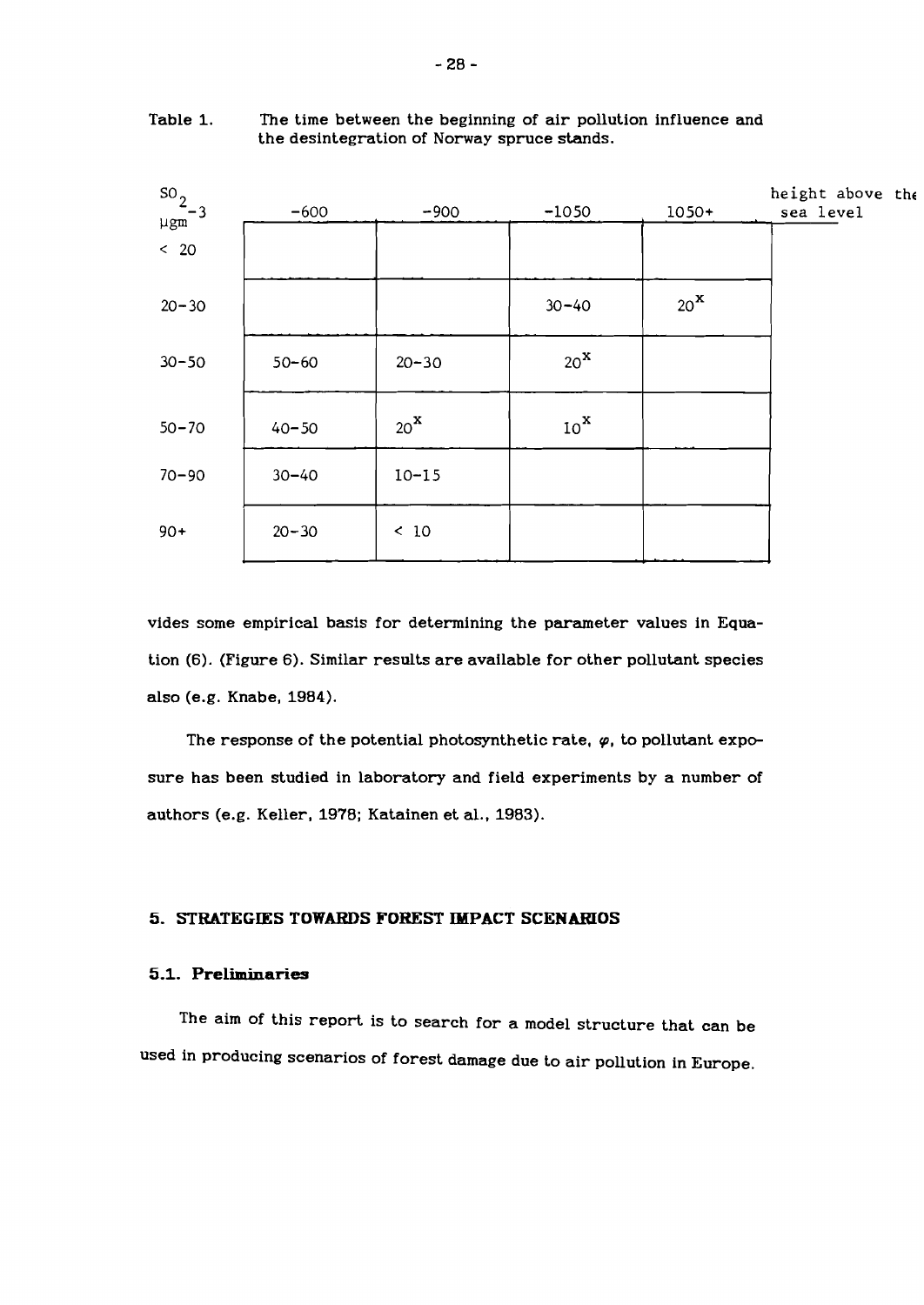

Figure 6. **6.** Relationship between sulfur content of l-year old spruce needles and the total amount of needles on the tree expressed as a percentage of the l-year old needle class.

The preceding sections show clearly that the problem we want to solve quantitatively, is at present rather poorly understood even qualitatively. Therefore, a stepwise strategy is preferable which allows gradual improvement of the model in pace with increasing knowledge. Secondly, it is of particular importance that the sources of uncertainty are understood, and means of increasing the reliability of the results are constantly developed.

#### **5.2. Input**

By Section 2, the evidence does not allow that any one of the reviewed potential causes of damage is excluded. On the contrary, it has been argued that several simultaneous mechanisms contribute to the damage, and that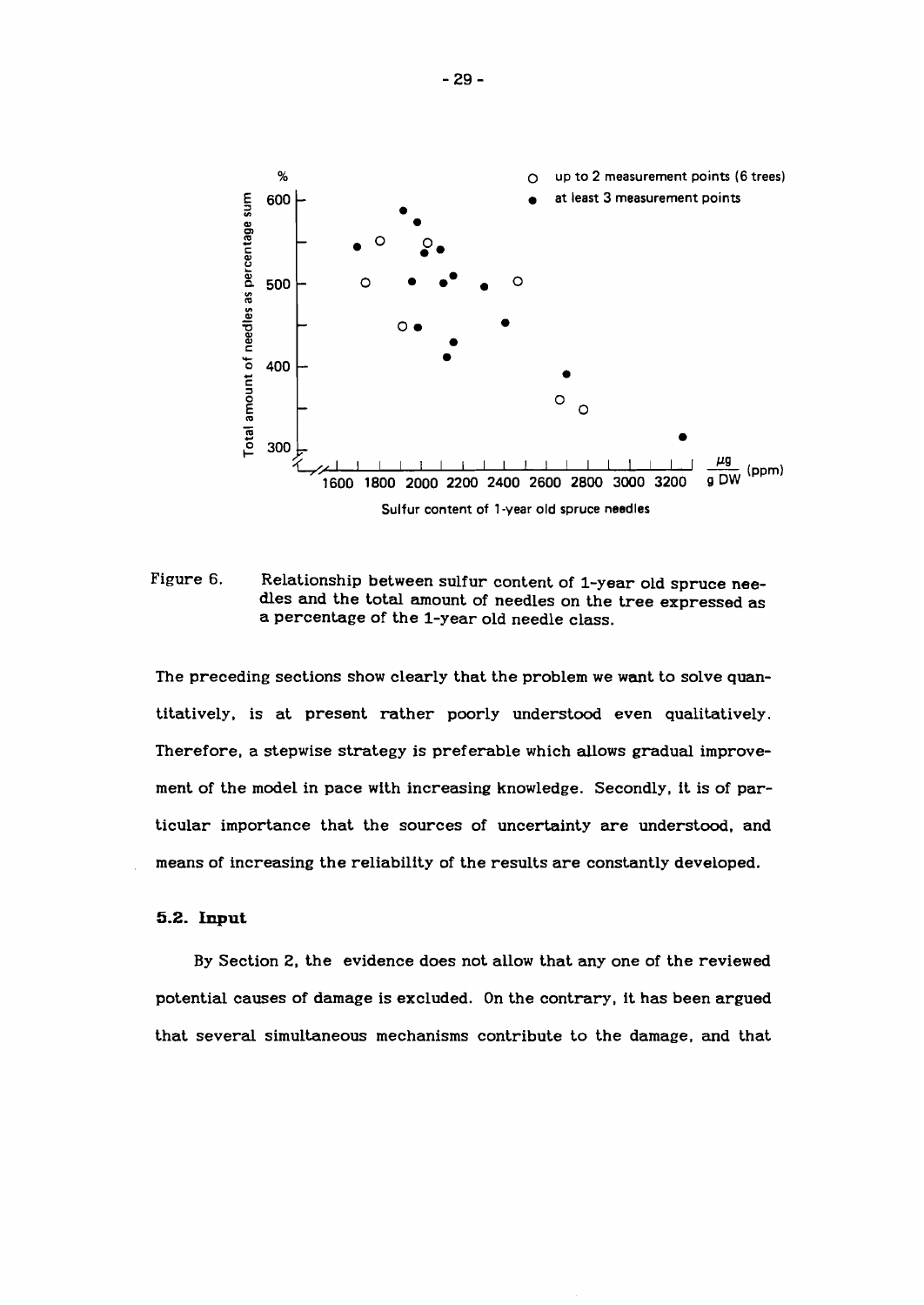the impact is deeply dynamic. The synergetic impacts are briefly understood, though, and their quantification requires a lot of guesswork. It is therefore considered more realistic to start with a model based on one pollutant at a time. The consequent results will obviously be applicable to areas where one pollutant dominates, but they can also be used to study how much this one factor can explain.

In Section 1, the suitability of sulphur dioxide concentration as an input variable was questioned. As mentioned in Section 2, it has been claimed that sulphur cannot be the main cause of damage unless the pathway through soil acidification is considered. This would require considering a delayed damage. According to stress theory, however, the delay can also be connected with the so-called direct impacts of sulphur dioxide, and this should therefore be regarded as one of the relevant potential causes.

In a summary, it is suggested that the first stage of the model should be based on airborne sulphur dioxide. As a further step, soil pH and airborne ozone should be considered.

#### **5.3. Output**

Model output should be simple enough to be projectable on a map. A simple classification of the output forest state is therefore preferable.

According to Section 3, visible injury is the most widely documented type of forest damage in Europe and hence provides the most realistic output variable for the scenario model. It should be possible at least to separate between two classes, injured and non-injured.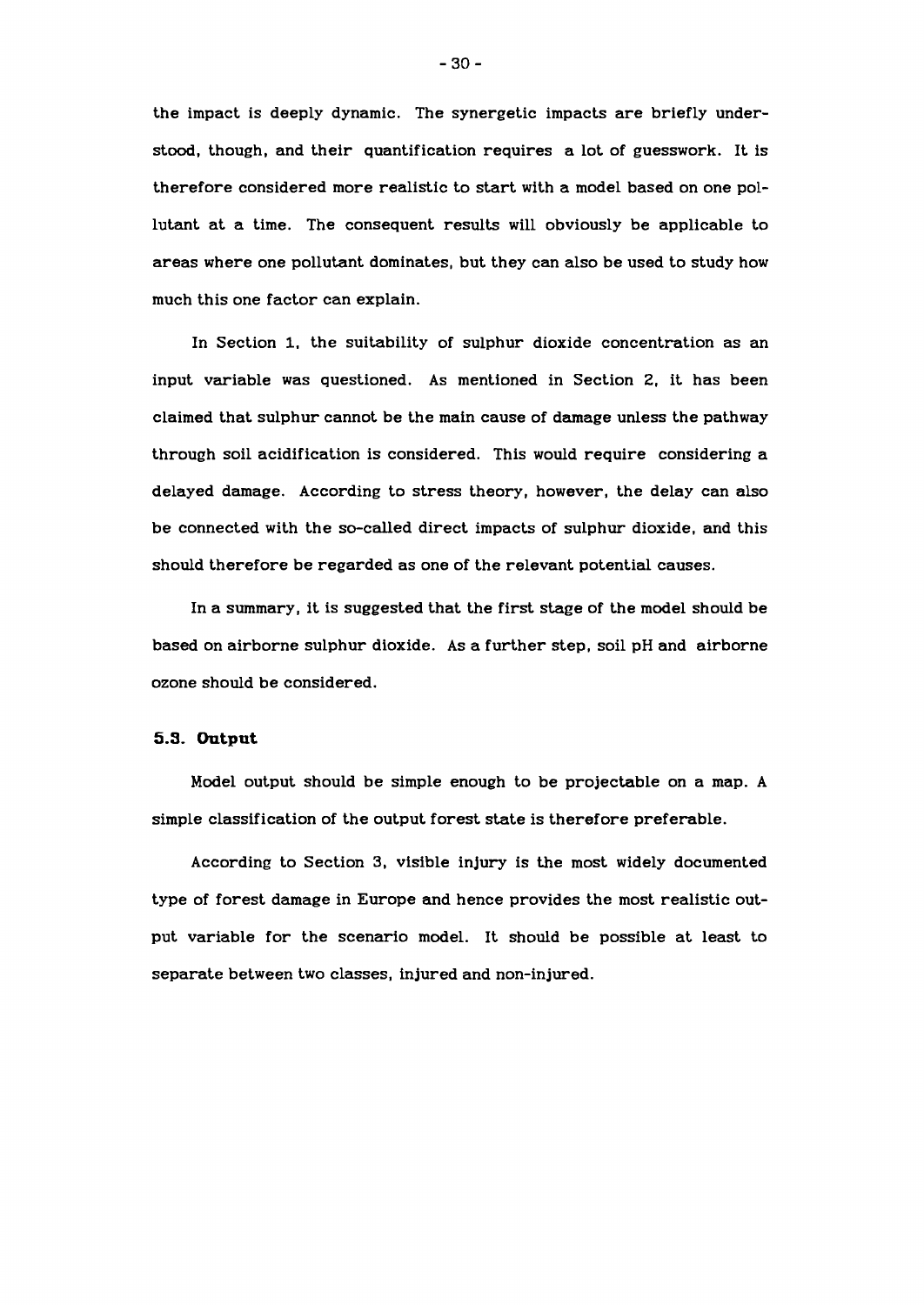Since growth reductions may have economic significance even before visible injury appears, it would be informative if the class "hidden injury" could be distinguished. Another interesting border-line both economically and esthetically, is that between productive and non-productive land.

In a summary, a possible classification of damage is the following:

- **[I]** no damage
- **[2]** hidden damage, decreased productivity possible
- **[3]** visible damage, decreased productivity
- **[4]** disintegration, zero productivity

In terms of the dynamic behaviour of the system, categories **[I]-[3]**  represent stable development, although classes **[2]** and **[3]** show reduced growth, whereas category **[4]** corresponds to unstable behaviour. Therefore, an important borderline is to distinguish class **[4]** from the others.

#### **5.4. Model structure**

As the model is intended for interactive use, an important criterion is to keep the simulation time short enough. Therefore, a multi-variable dynamic model cannot be chosen. Further, as was seen in Section **4.** the rather simple models based on theoretical argument are not suitable for extensive quantitative use, because they either have some theoretical discrepancies, or they cannot be reasonably tested against data. Hence a more or less empirical, aggregated approach has to be taken, generalizing the implications of some individual data sets and the overall understanding of the forest damage process to cover a large area and a long period of time.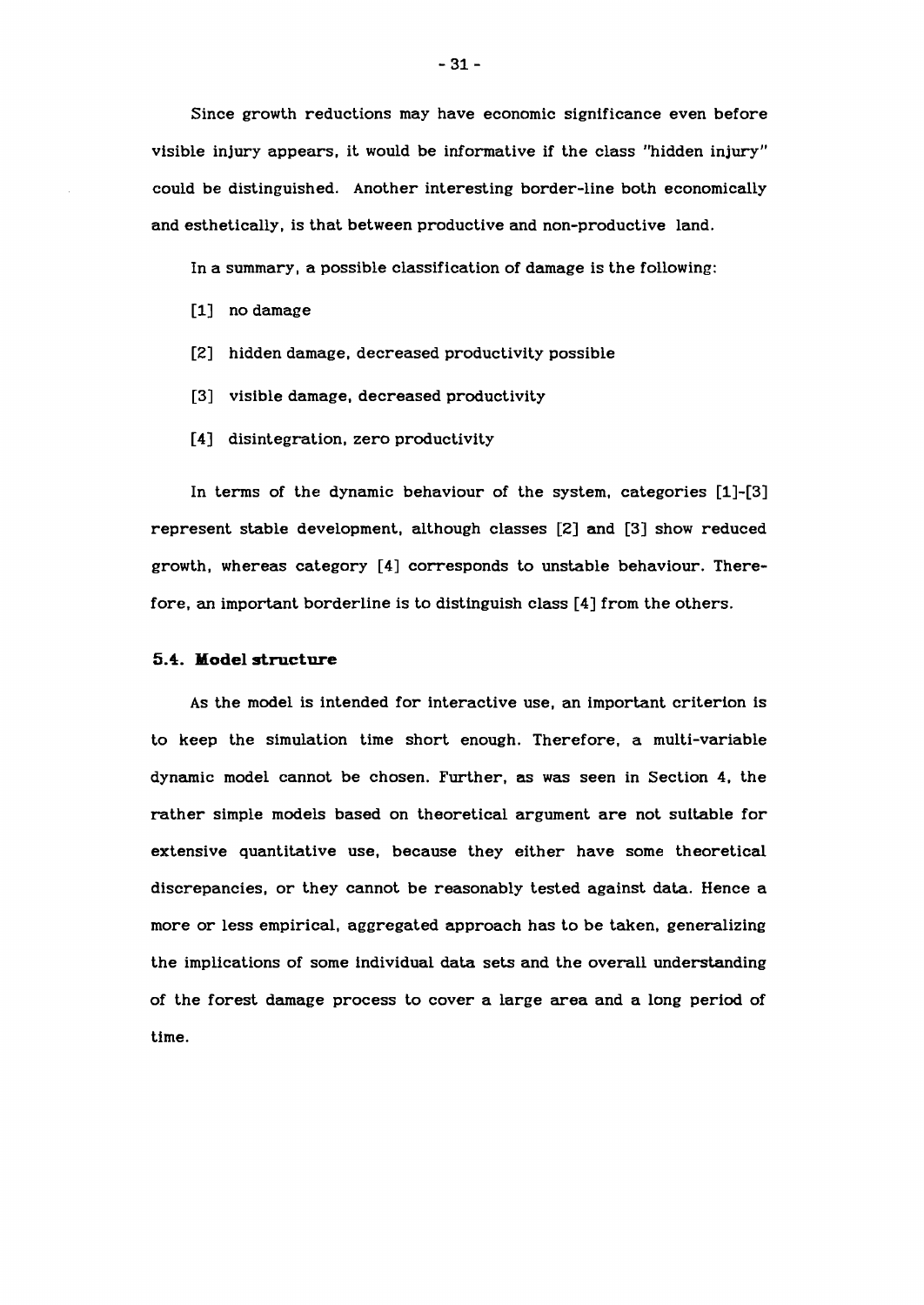However, as there is relatively few data available for quantifying input-output relationships between air pollution and forest response, some theoretical understanding of the process would be helpful in constructing the above-mentioned model. Models describing the growth dynamics of trees under air pollutant load can well contribute to such information, integrating the current state of knowledge about individual response processes to the response of the whole tree.

#### **5.5. Evaluation of uncertainty**

The uncertainty of the results of an empirical model is connected with problems of generalization. In this case, both geographic and temporal extrapolation is necessary. If uncertainty is due to statistical unreliability, it can be decreased by increasing the size of the sample. This way for instance the growth and yield tables developed in forestry have become successful and practical. However, each experiment takes a long time up to several decades, and varying the input under field conditions is almost impossible.

A more difficult part of the uncertainty originates in the possibility that not all the important factors have been included in the model structure. Secondly. the dynamics of the impact may be more complicated than assumed, for instance some delay structures may not have become apparent by the data. When the model is applied to conditions different from the data, erroneous conclusions can be made if these possibilities are ignored.

There is no general method for assessing this kind of uncertainty. One possibility is to analyze how the results would change if the simplifying hypotheses were substituted with some more realistic ones. Obviously such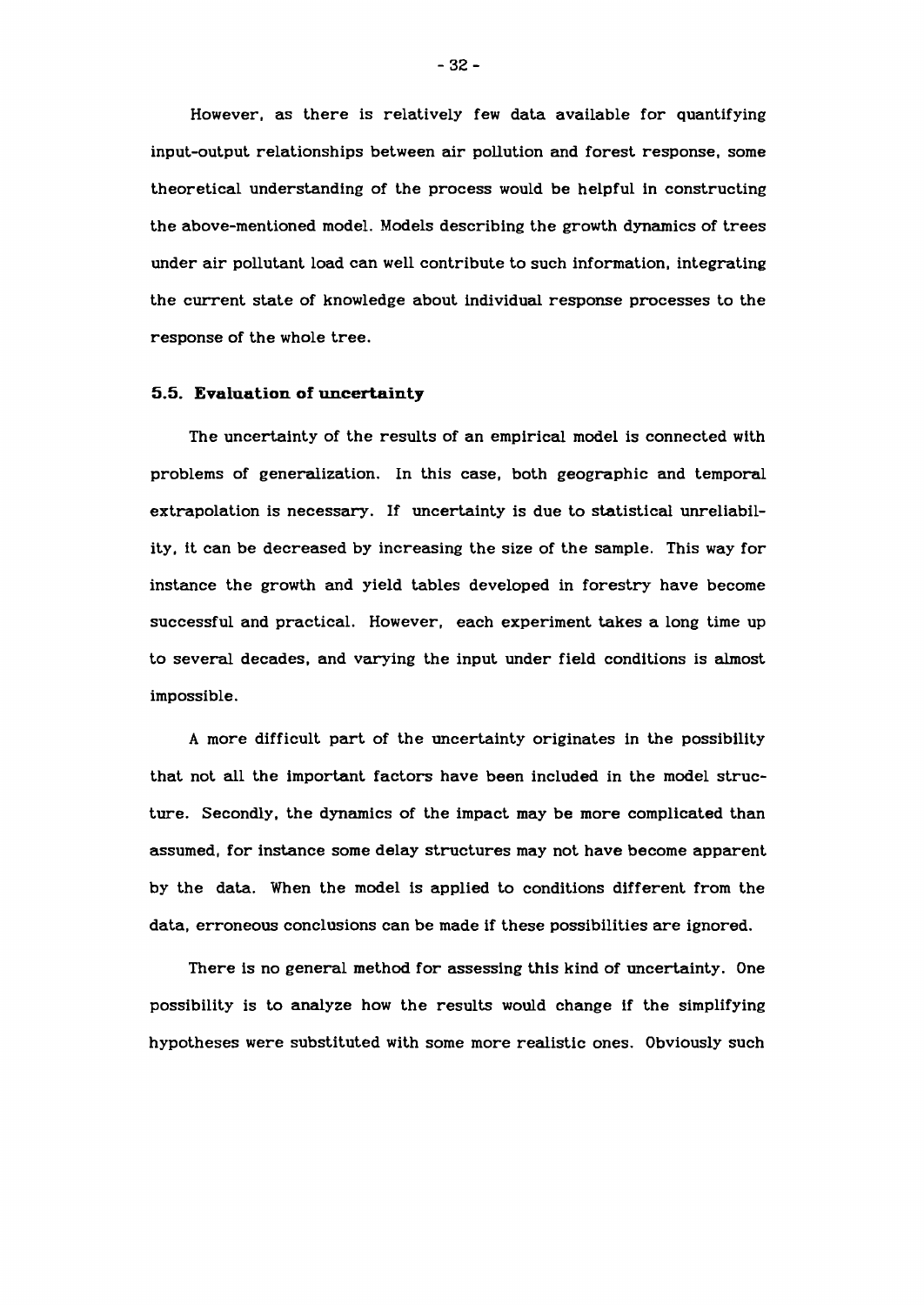an analysis can only cover part of the problem at a time, since if it was possible to treat the whole problem this way, why should the model simplify at all? For instance, the dynamic behaviour of the model delineated here could be compared with that of the mechanistic models presented in Section 4, to assess the results qualitatively over limited areas. This would also contribute to the further development of forest impact scenarios, especially as regards synergistic effects of air pollutants.

#### 5.6. Summary

It is suggested that modelling forest impacts proceeds from the simplest model towards more difficult tasks which can be built upon the former steps. Each stage utilizes an aggregated input-output model with geographically distributed parameters describing stress resistance. Such a model structure is depicted in Figure 7. This model will be constructed on the basis of empirical data and theoretical understanding of the dynamics of the process. More detailed "mechanistic" models will be used to extract information of forest damage dynamics to the aggregate input-output model. The consequent steps, specified by the choice of input and output, are listed in Table 2. The stepwise procedure is shown schematically in Figure 8. Evaluation of uncertainty and further steps and questions are also indicated.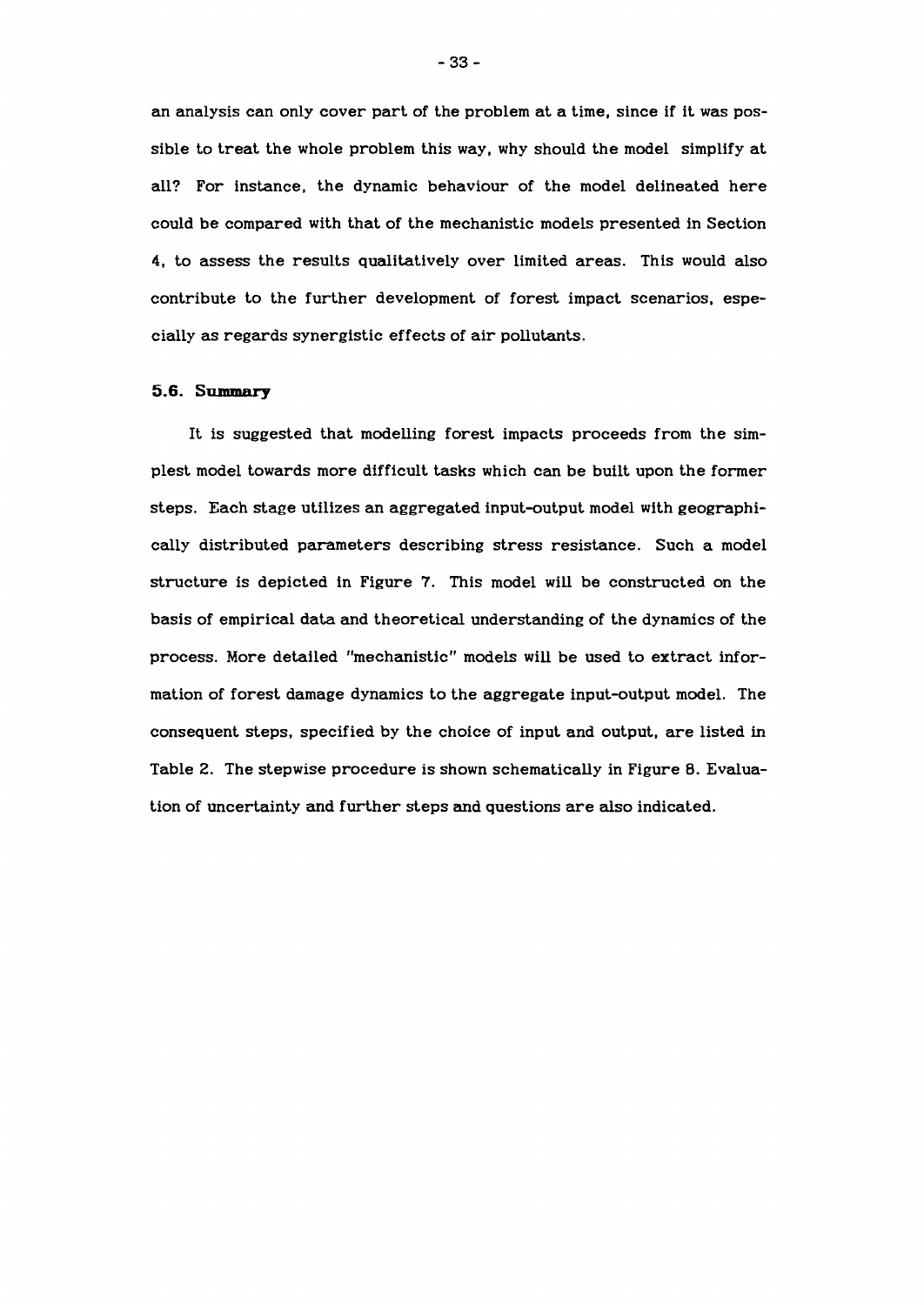#### **Table 2. Model inputs and outputs to be applied in a stepwise manner as Al, A2,** ..., **B3.**

| input                                                                         | output                                       |  |  |
|-------------------------------------------------------------------------------|----------------------------------------------|--|--|
| A. ground concentration of ${SO_2}$<br>(annual average + statistical<br>data) | 1. binary-valued: damage - no damage         |  |  |
| B. ground concentration of ozone<br>(annual average + statistical<br>data)    | 2. multi-valued: several stages of<br>damage |  |  |
|                                                                               | 3. continuous, based on growth<br>reduction  |  |  |



### **Figure 7. Structure of forest impact submodels.**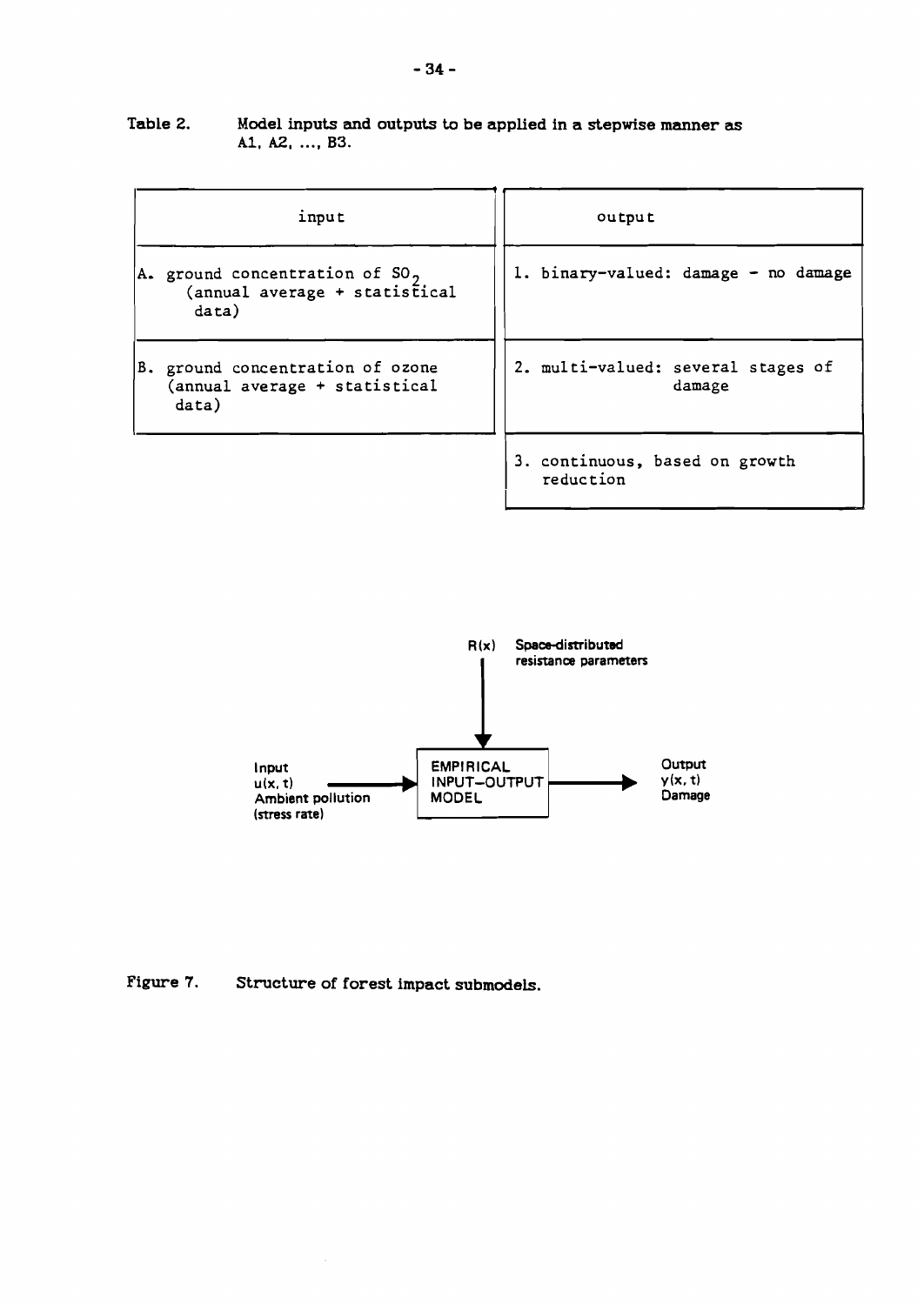

**Figure 8. Suggested procedure for building forest impact submodels.**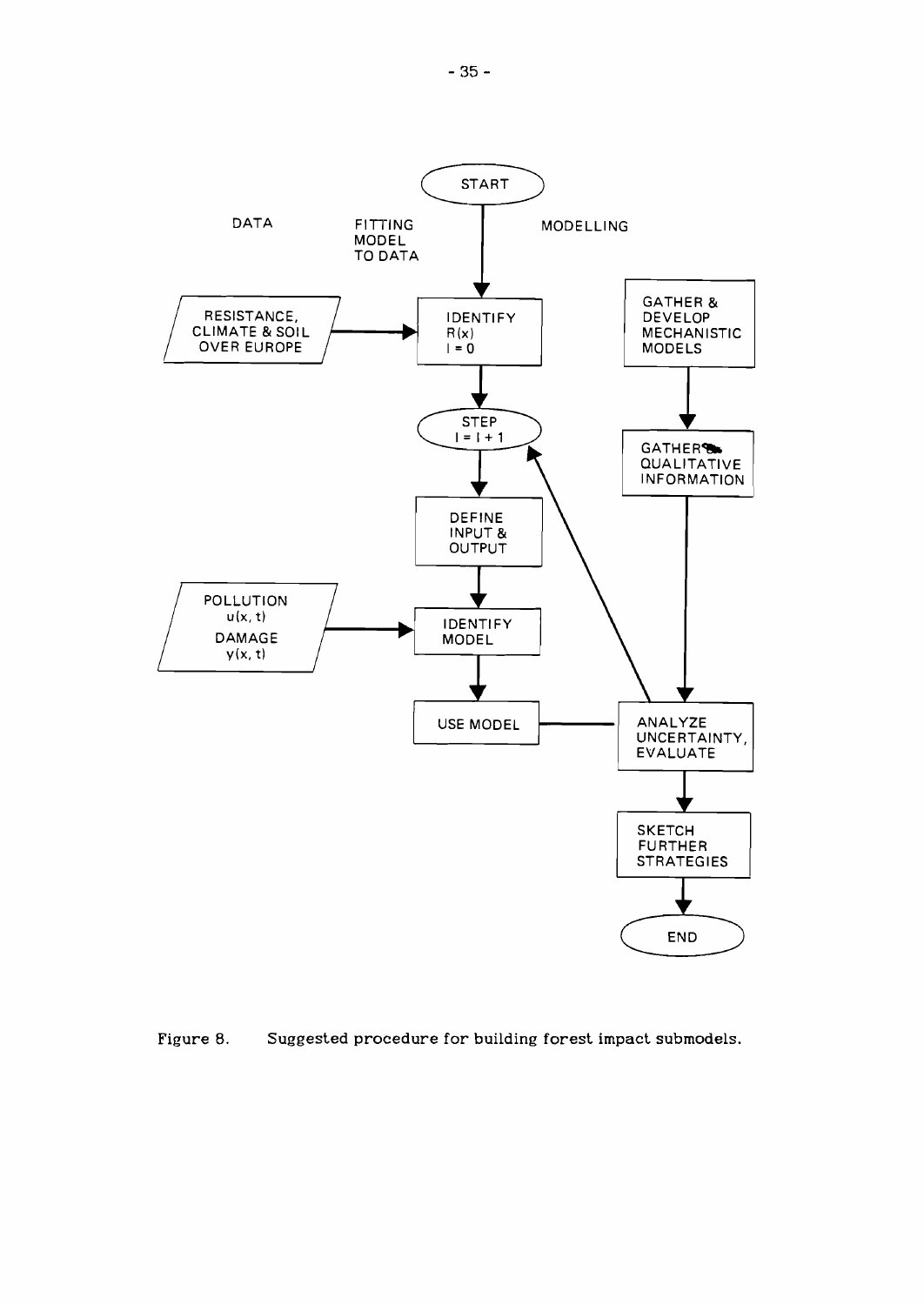**REFERENCES** 

- Agren, G.I. 1983. Model analysis of some consequences of acid precipitation on forest growth. In: Ecological Effects of Acid Deposition. National Swedish Environment Protection Board - Report PM 1636: 233-244.
- Agren, G., and P. Kauppi. 1983. Nitrogen dynamics in European forest ecosystems: considerations regarding anthropogenic nitrogen deposition. IIASA CP-83-28.
- Alcamo, J., P. Kauppi, M. Posch and E. Runca. 1984. Acid Rain in Europe: A Framework to Assist Decision Making. IIASA WP-84-32.
- Arovaara, H., P. Hari and K. Kuusela. 1984. Possible effect of changes in atmospheric composition and acid rain on tree growth. An analysis based on the results of Finnish National Forest Inventories. Communications Instituti Forestalis. Fenniae. p. 16.
- Bossel, H., D. Gockert, H. Krieger, W. Metzler and H. Schafer. 1984a. Simulation des Systems BAUM unter Schadstoffbelastung. In: Bossel et al. 1984b.
- Bossel, H., W. Metzler and H. Schafer. (Ed.). 1984b. Dynamik des Waldsterbens. Matematisches Modell und Computer simulation. Interdisziplinare Arbeitsgruppe Mathematisierung (IAGM). Gesamthochschule Kassel. p. 267.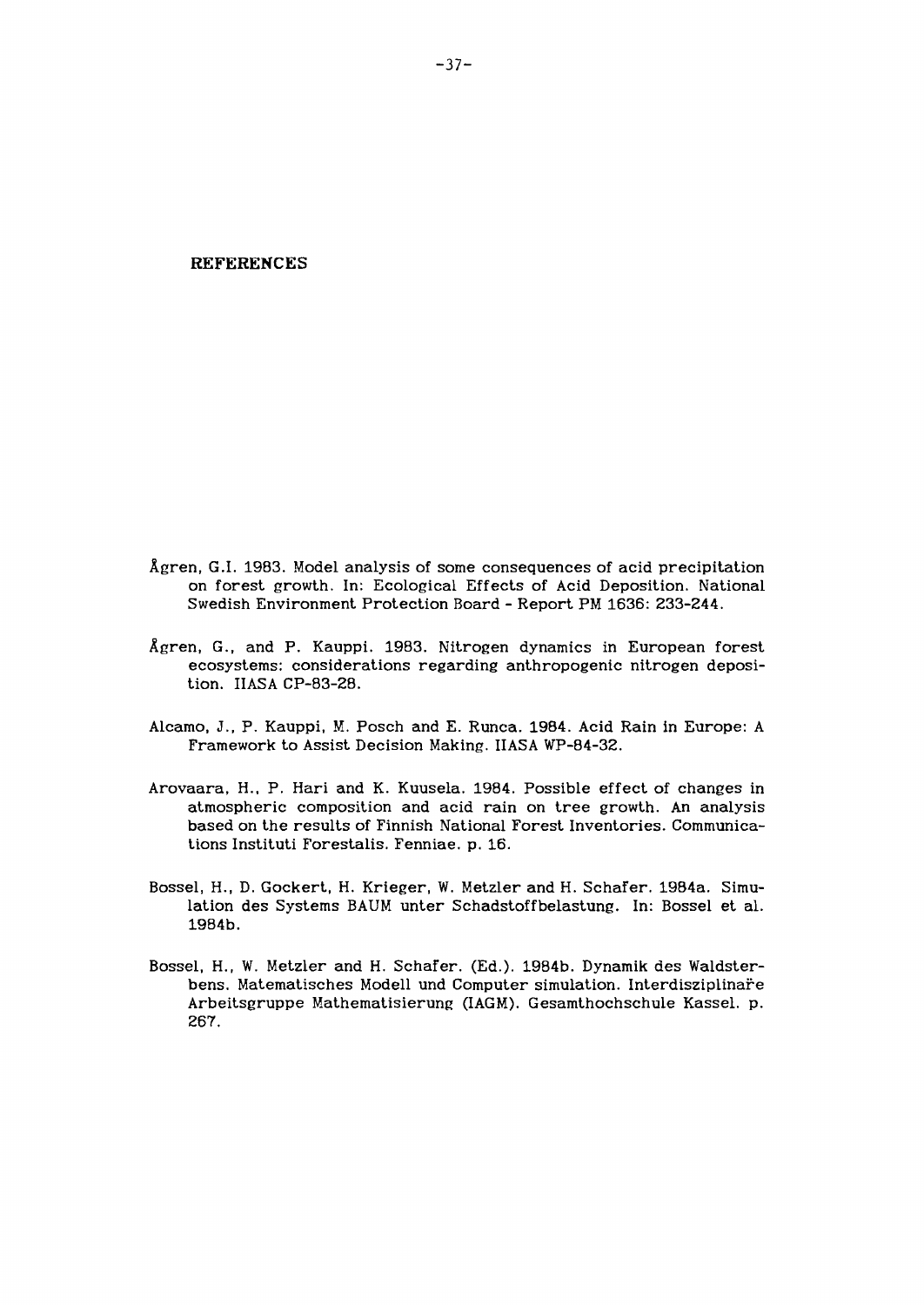- Forsurning Idag Och I Morgon. En Svensk Studie Inför Stockholms-Konferensen 1982 om Försurningen av Miljön. Jordbruksdepartementet, Kommitten Miljö 1982.
- Guderian, R. 1977. Air Pollution Phytotoxicity of Acidic Gases and its significance in air pollution control. Ecological Studies Vol. 22. Springer-Verlag, Berlin/Heidelberg, 127 pp.
- Guderian, R. (ed.). 1985. Air Pollution by Photochemical Oxidants. Formation, transport, control and effects on plants. (Ecological Studies. Analysis and Synthesis, Vol. 52). Springer-Verlag.
- Guderian, R., D.T. Tingey and R. Rabe. 1984. Effects of photochemical oxidants on plants. In: Guderian, R. (Ed.) Air pollution by photochemical oxidants. Formation, transport, control and effects on plants. Ecological Studies 52, Springer Verlag Berlin, Heidelberg, New York.
- Guderian, R., H. van Haut and H. Stratmann. 1960. Probleme der Erfassung und Beurteilung von Wirkungen gasformiger Luftverunreinigungen auf die Vegetation. Z. Planzenkrankh. Pflanzenschutz 67:257-264.
- Hari, P., H. Arovaara, T. Raunemaa and A. Hautojarvi. 1984. Forest growth and the effects of energy producton: a method for detecting trends in the growth potential of trees. Can. J. For. Res. 14:437-440.
- Huttunen, S. 1975. The influence of air pollution on the vegetation around Oulu. Acta Univ. Ouluensis. 33.
- Kamari, J. 1984. Methods for predicting freshwater acidification. IIASA WP-84-27.
- Kotainen, H.-S., T. Pohja, E. Mäki, P. Hari and S. Kellomäki. 1983. Rikkidioksidin vaikutus fotosynteesiin. (Impact of sulfur dioxide on photosynthesis). In: Energiantuotannosta peraisin olevien ilman epapuhtauksien vaikutus metsan tuotokseen (Effect of pollutants from energy production on forest productivity - in Finnish). Helsinki University, Dept. of Silviculture.
- Kauppi, P. 1984. Stress, strain and injury: Scots pine transplants from lifting to acclimation on the planting site. Acta Forestalia Fennica 185:l-49.
- Kauppi, P., M. Posch, E. Matzner, L. Kauppi and J. Kamari. 1984. Acidification of forest soils: model development and application for analysing impacts of acid deposition in Europe. IIASA CP-84-16.
- Keller, Th. 1978. Frostschaden als Folge einer "latenten" Immissionsschadigung. Staub 28:24-26.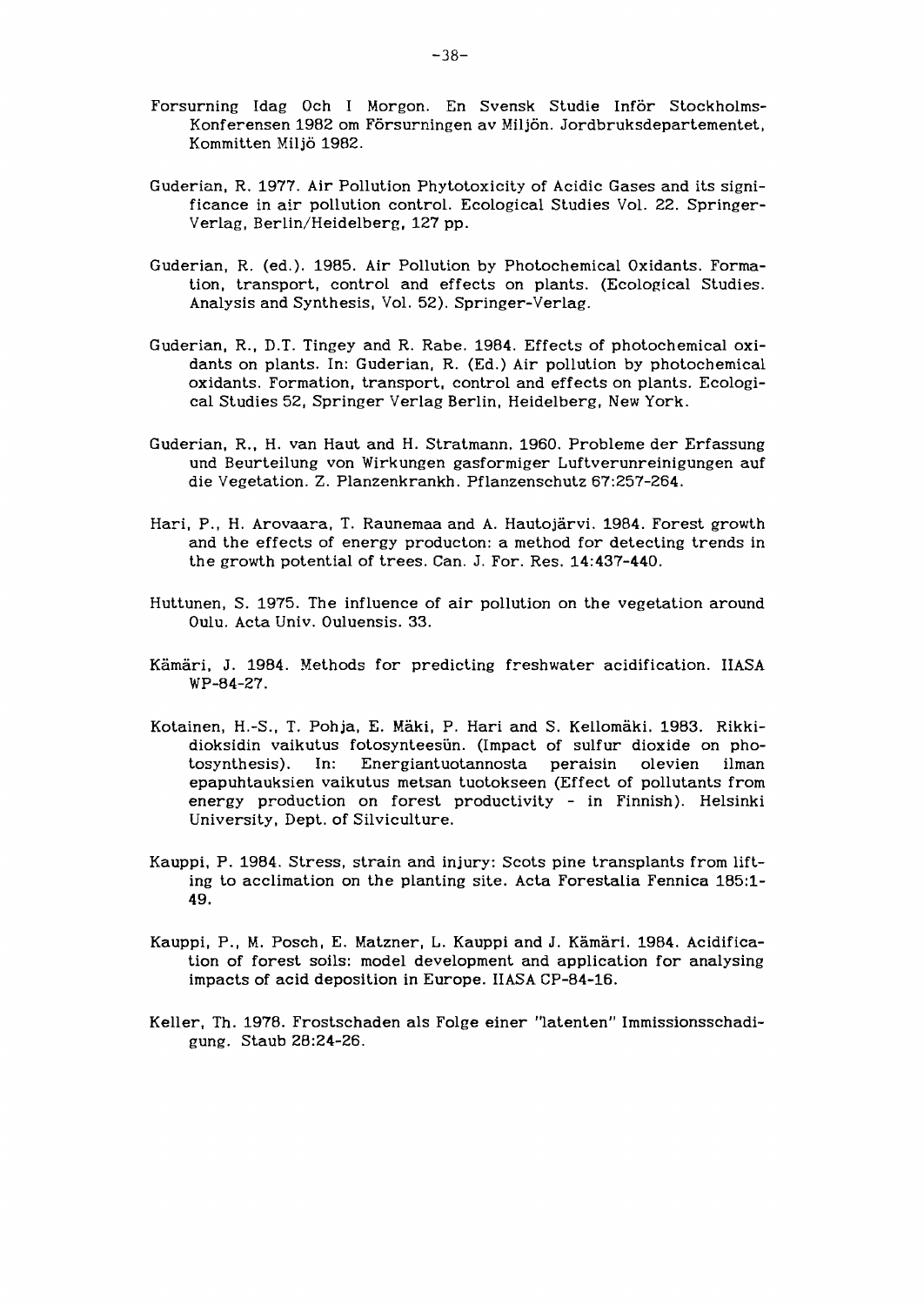- Keller, Th. 1978. Einnfluss niedriger SO<sub>2</sub> Konzentrationen auf die CO<sub>2</sub>-Aufnahme von Fichte und Tanne. Photosynthetica 12(3): 316-322.
- Kercher, J.R., and M.C. Axelrod. 1981. SILVA: A model for forecasting the effects of SO<sub>2</sub> pollution on growth and succession in a Western coniferous forest. Lawrence Livermore Laboratory. University of California. Livermore, California. 94550. p. 72.
- Knabe, W. 1966. Rauchschadensforschung in Nordamerika. Neue Erkentnisse und Folgerungen für deutsche Verhältnisse. Forstarchiv 37(5): 109-119.
- Knabe, W. 1981. Immissionsökologische Waldzustandserfassung in Nordrhein-Westfalen. Allgemeine Forst Zeitschrift 26:641-643.
- Knabe, W. 1982. Immissionsökologische Waldzustandserfassung. Eergebnisse und ihre Bedeutung fiir die Forstwirtschaft in Nordrhein-Westfalen. Immissionsbelastungen von Waldökosystemen. Landesanstalt für Okologie, Landschaftsentwicklung und Forstplanung Nordrhein-Westfalen. Sonderheft der Mitteilungen 1982.
- Koivisto, P. 1959. Kasvu-ja tuotostaulukoita. (Growth- and Yield Tables in Finnish). Communicationes Instituti Forestalis Fenniae 51(8): 1-49.
- Kvist, K., and P. Barklund. 1984. **Luftverschmutzungsprobleme** in schwadischen Waldern. Forstwissenschaft. Centralblatt 103(1):74-82.
- Kohlmaier, G.H., E.O. Sire, H. Bröhl, W. Kilian, U. Fischbach, M. Plöchl, T. Muller and J. Yunsheng. 1984. Dramatic development in the dying of German spruce-fir forests: in search of possible cause-effect relationships. Ecological Modelling 22:45-65.
- Larsen. R.I. and W.W. Heck. 1976. An Air Quality Data Analysis System for Interrelating Effects, Standards and Needed Source Reductions: Part 3. Vegetation Injury. J. of the Air Pollution Control Association. 26:325-333.
- Levitt, J. 1972. Responses of plants to environmental stresses. Vol.1-11. Academic Press.
- Makela, A., and P. Hari. 1984. Interrelationships between the Lotka-Volterra model and plant eco-physiology. Theor. Pop. Biol. 25:194-209.

Manion, P.D. 1981. Tree Disease Concepts. Prentice Hall Inc.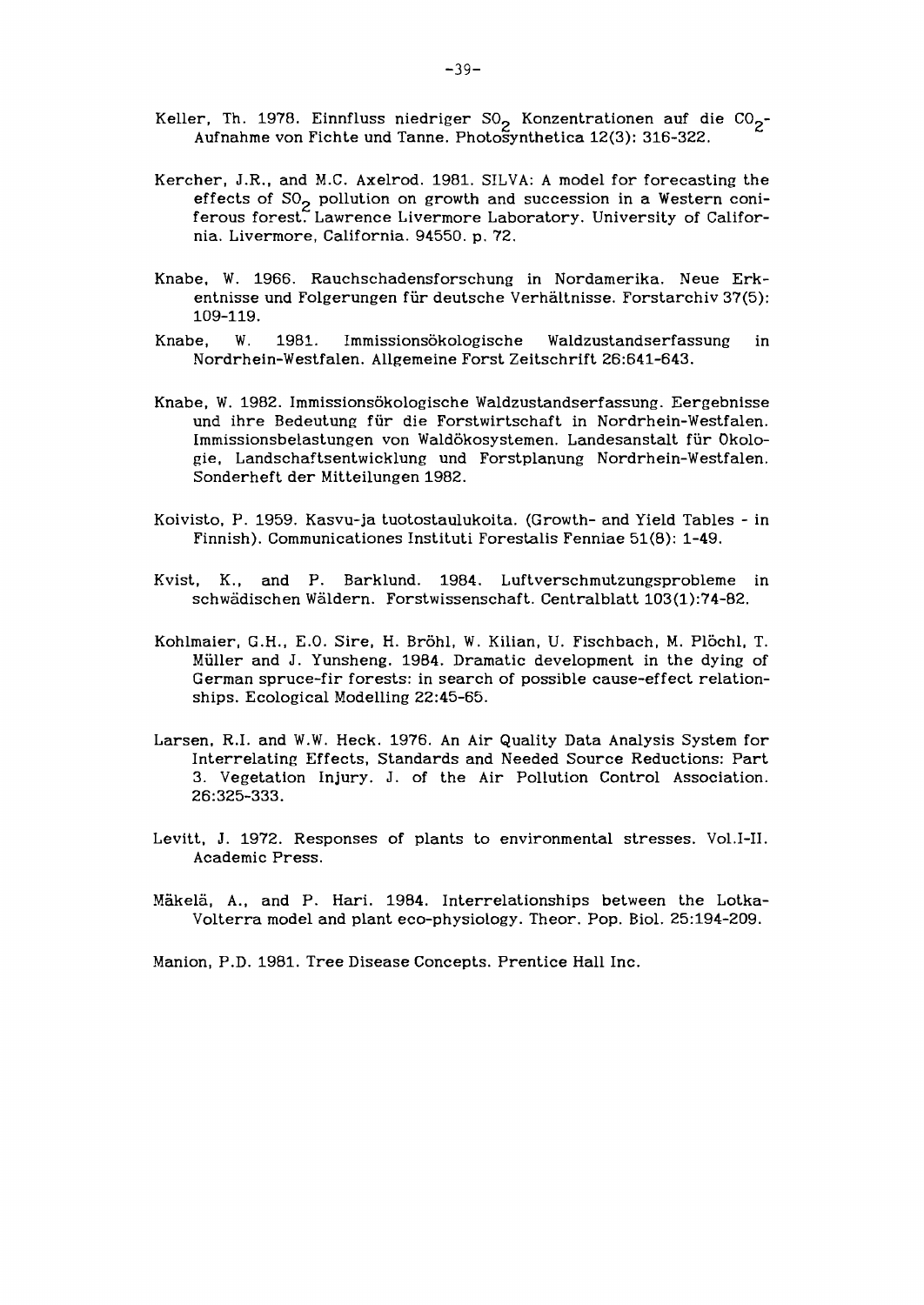- Materna, J. 1979. Frostschaden an Fichtenbesstanden in Abhangigkeit von Immissionseinwirkung. 1n:Bericht der X. Fachtagung der IUFRO-Fachgruppe S2.09 ; Luftverunreinigungen, Ljubljana 1978. Mitteilungen des Instituts fiir Forst- und Holzwirtschaft, Ljubljana Jugoslawien. 341-352.
- Materna, J. 1983. Bezeihungen zwischen der SO<sub>2</sub> Konzentration und der Reaktion der Fachtenbestände. Aquilo Ser. Bot. 19:147-156.
- Materna, J. 1984. Presentation "Direct forest impacts of deposition" given at IIASA Acid Rain Meeting, 13-15 June.
- Matzner, E., and B. Ulrich. 1984. Implications of the chemical soil conditions for forest decline.
- McLaughlin, S.B., D.C. West and T.J. Blasing. 1984. Measuring effects of air pollution stress on forest productivity. Perspectives, problems and approaches. Tappi Journal 67(1):74-80.
- O'Gara, P.J. 1922. Abstract of paper: Sulphur dioxide and fume problems and their solutions. Ind. Eng. Chem. 14, 744.
- Prinz, B., G.H.M. Krause and H. Stratmann. 1982. Waldschäden in der Bundesrepublik Deutschland (Vorläufiger Bericht der Landesanstalt für Immissionschutz iiber Untersuchungen zur Aufklarung der Waldschaden in der Bundesrepublik Deutschland), LIS-Bericht 28, 154 s.
- Prinz, B., G .H.M. Krause and K.-D. Jung. 1984. Potentielle Ursachen des Waldsterbens. Landesanstalt fiir Immissionsschutz des Landes Nordrhein-Westfalen, Essen.
- Rosenthal, R. 1984. Framework for the 1985 Assessment Forest Resources. Materials Effects Task Group (G) and Assessments and Policy Analysis. Task Croup (J) Peer Review. Research Summaries. 14-17 February 1984. Burlington, Vermont National Acid Precipiration Program (NAPAP) .
- von Schroeder, J., and C. Reuss. 1883. Die Beschadigung der Vegetation durch Rauch und die Oberharzer Hiittenrauchschaden. Ber1in:P. Parey Verlag.
- Schiitt, H. Blaschke, E. Hoque, W. Koch, K.J. Land and H.J. Schuck. 1983. Erste Ergebnisse einer botanischen Inventur des "Fichtensterbens". Forstw. Cbl 102: 158-166.
- Stockhardt, J.A. 1850. Uber die Einwirkung des Rauches von Silberhiitten auf die benachbarte Vegetation. Polyt.Centr. Bl. 257.